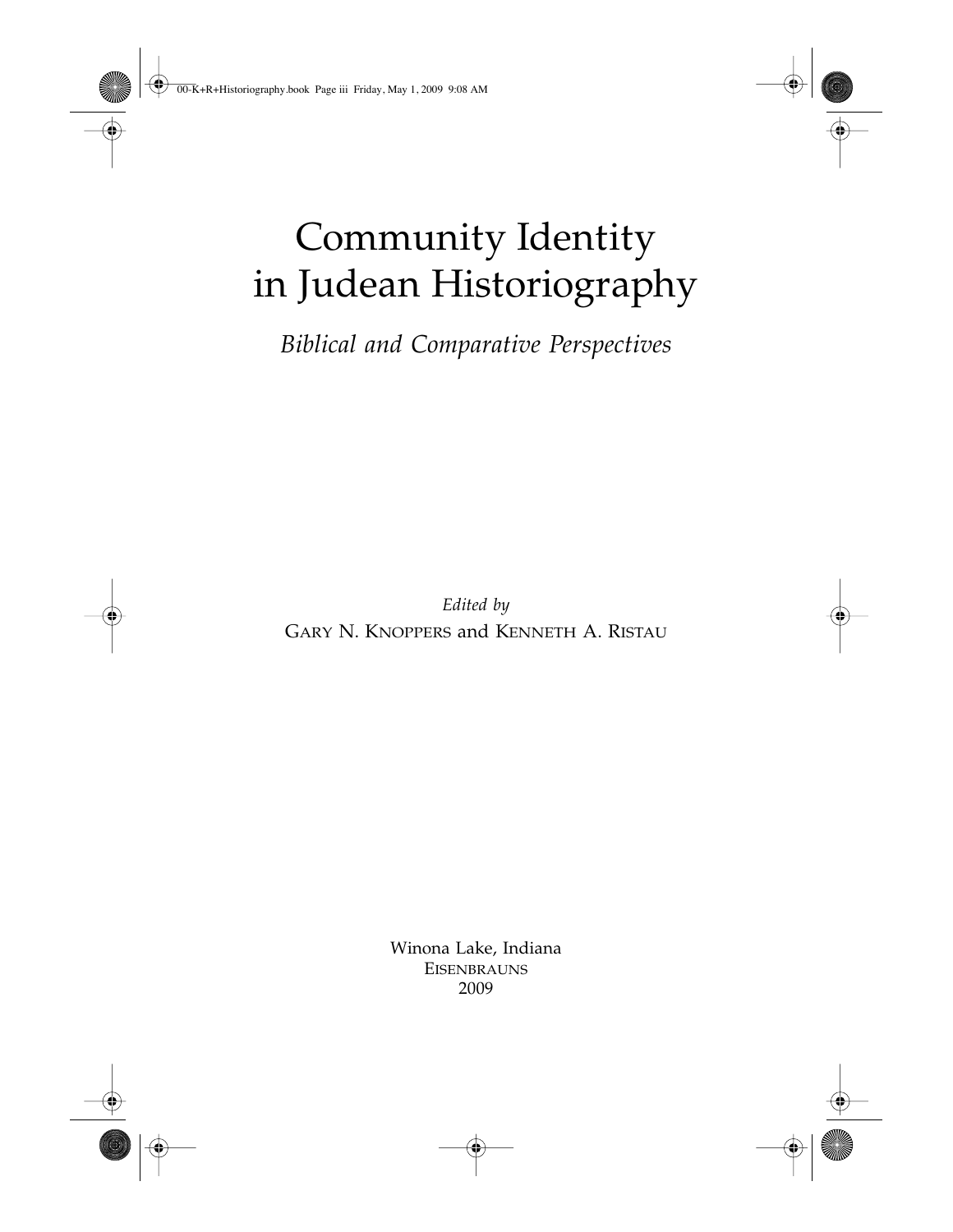ç Copyright 2009 by Eisenbrauns. All rights reserved. Printed in the United States of America.

www.eisenbrauns.com

#### **Library of Congress Cataloging-in-Publication Data** Community identity in Judean historiography : biblical and comparative perspectives / edited by Gary N. Knoppers and Kenneth A. Ristau p. cm. "This volume is largely the outcome of presentations made in the Ancient Historiography Seminar of the Canadian Society of Biblical Studies/Société canadienne des études bibliques at its 2007 annual meeting in Saskatoon, Saskatchewan"—Introduction. Includes bibliographical references and indexes. ISBN 978-1-57506-165-8 (hardback : alk. paper) 1. Jews-History-To A.D. 70.-Historiography-Congresses. 2. Jews—Identity—History—Congresses. 3. Jews—Identity— Historiography—Congresses. 4. Ethnicity in the Bible—Congresses. 5. Bible. O.T.—Historiography—Congresses. 6. Bible. O.T.—Criticism, interpretation, etc.—Congresses. I. Knoppers, Gary N., 1956– II. Ristau, Kenneth A. DS115.5.C655 2009 933.0072—dc22 2009010552

The paper used in this publication meets the minimum requirements of the American National Standard for Information Sciences—Permanence of Paper for Printed Library Materials, ANSI Z39.48-1984.®<sup>™</sup>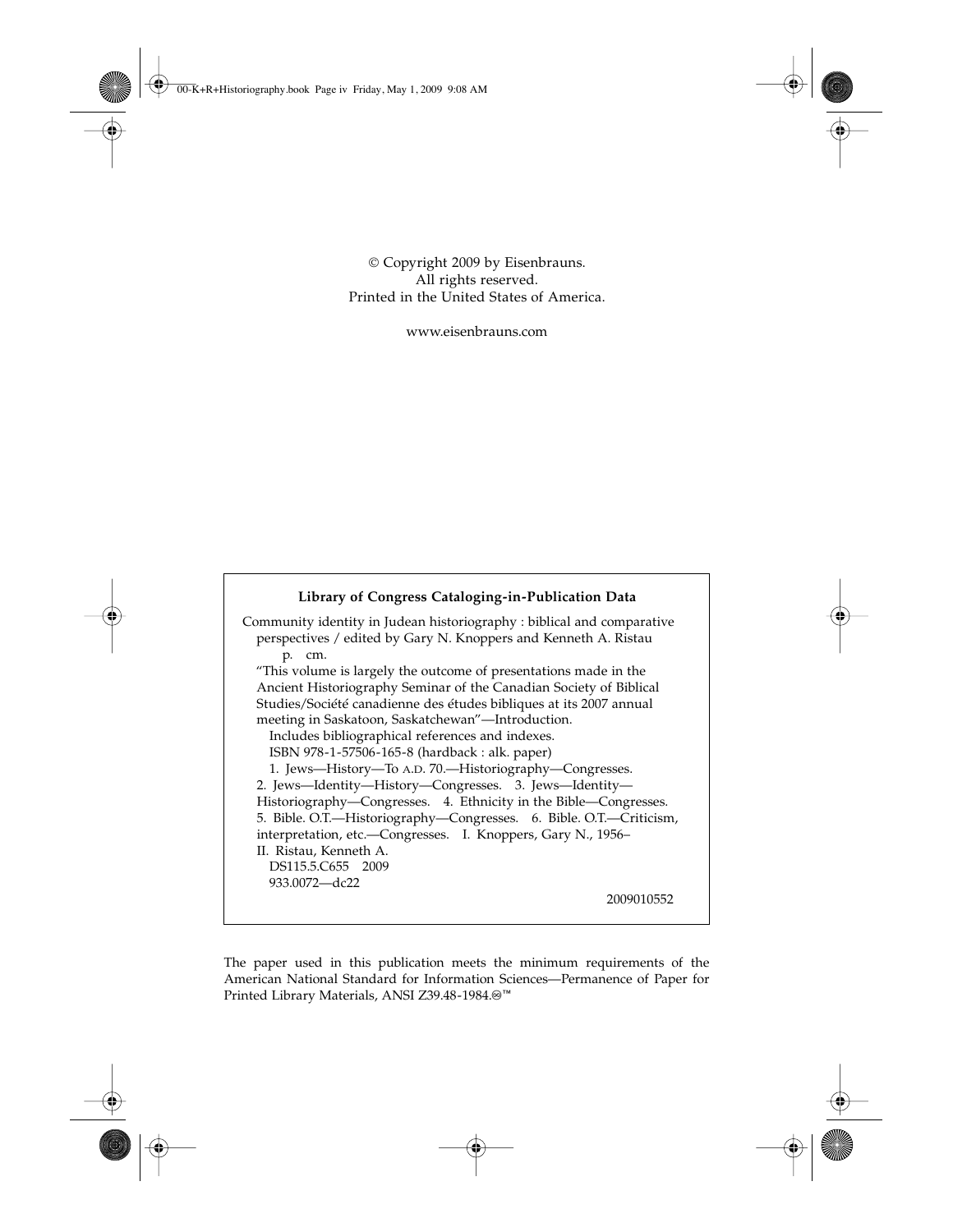# *Contents*

| Contributors to Community Identity in Judean Historiography $\ldots \ldots$                                                                       | ix           |
|---------------------------------------------------------------------------------------------------------------------------------------------------|--------------|
|                                                                                                                                                   | $\mathbf{1}$ |
| Israel and the Nomads of Ancient Palestine<br><b>KENTON L. SPARKS</b>                                                                             | 9            |
| David: Messianic King or Mercenary Ruler?<br><b>JOHN VAN SETERS</b>                                                                               | 27           |
| A Comparative Study of the Exilic Gap in Ancient Israelite,<br>Messenian, and Zionist Collective Memory<br>KATHERINE M. STOTT                     | 41           |
| Are There Any Bridges Out There?<br>How Wide Was the Conceptual Gap between the<br>Deuteronomistic History and Chronicles?<br><b>EHUD BEN ZVI</b> | 59           |
| Characters in Stone: Royal Ideology and Yehudite Identity<br>in the Behistun Inscription and the Book of Haggai<br><b>JAMES BOWICK</b>            | 87           |
| The Diaspora in Zechariah 1-8 and Ezra-Nehemiah:<br>The Role of History, Social Location, and Tradition<br><b>JOHN KESSLER</b>                    |              |
| Ethnicity, Genealogy, Geography, and Change:<br>The Judean Communities of Babylon and<br><b>GARY N. KNOPPERS</b>                                  |              |
| Ezra's Mission and the Levites of Casiphia  173<br><b>MARK LEUCHTER</b>                                                                           |              |
| Textual Identities in the Books of Chronicles:<br><b>LOUIS JONKER</b>                                                                             |              |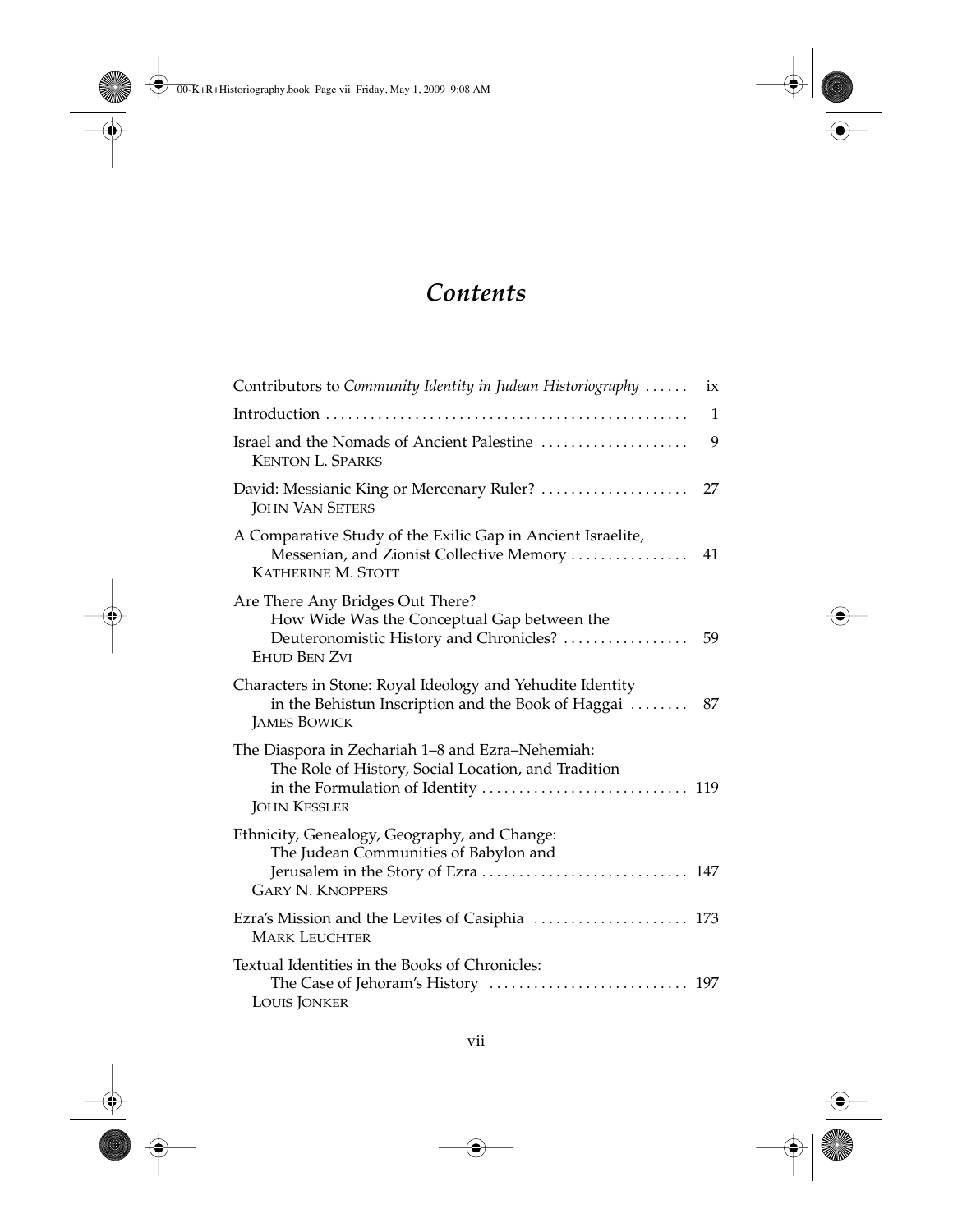| Reading and Rereading Josiah:<br>The Chronicler's Representation of Josiah for<br><b>KENNETH A. RISTAU</b> |  |
|------------------------------------------------------------------------------------------------------------|--|
| Identity and Empire, Reality and Hope<br>Mark J. Boda                                                      |  |
|                                                                                                            |  |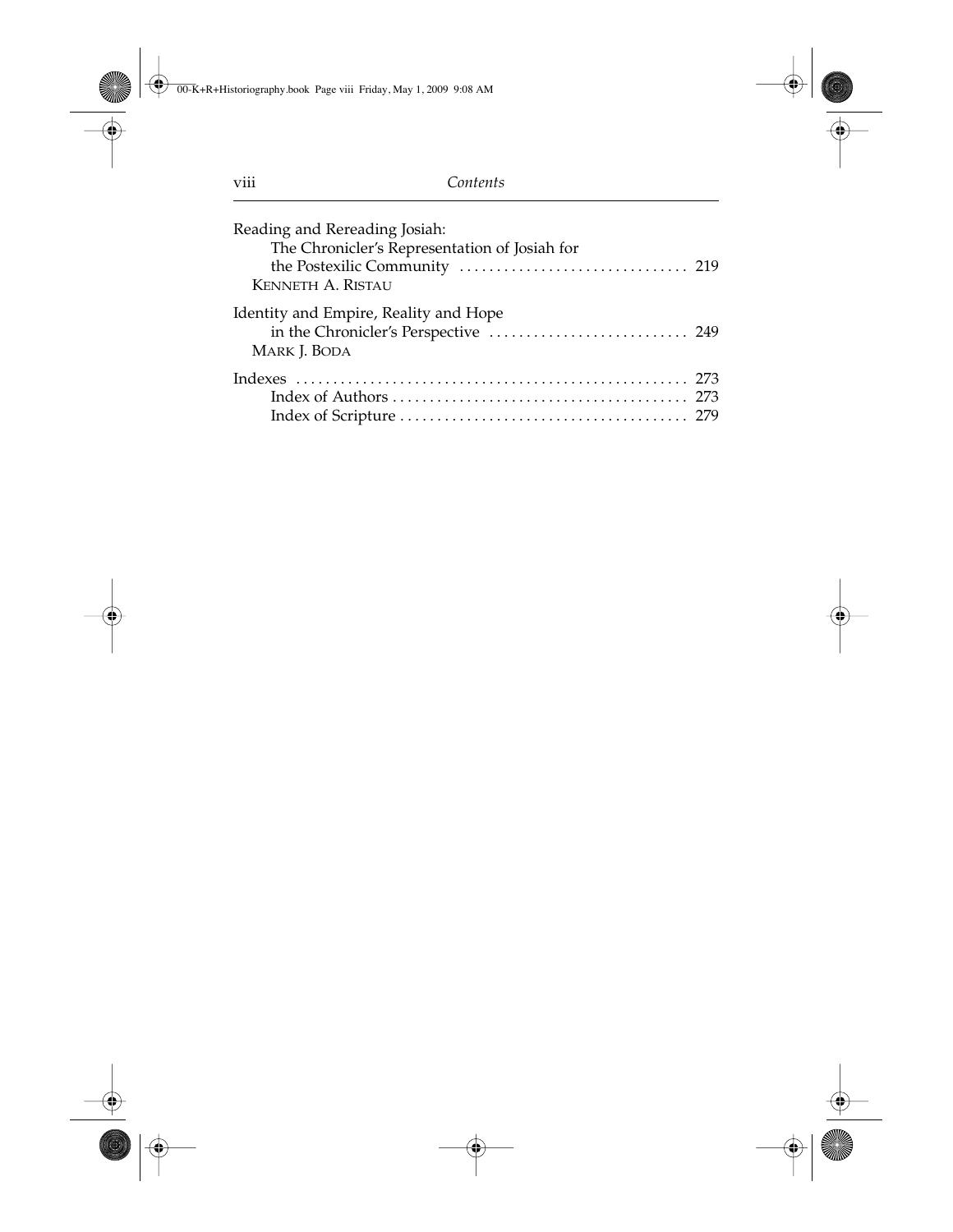

# *Are There Any Bridges Out There? How Wide Was the Conceptual Gap between the Deuteronomistic History and Chronicles?*

Ehud Ben Zvi *University of Alberta*

### *Introduction*

There is no doubt that there is a substantial difference between the (hi)stories (hereafter, "history" or "histories") constructed and narrated in the book of Chronicles and those in the Deuteronomistic Historical Collection, that is, the collection of books usually referred to as the Deuteronomistic History  $(DtrH)<sup>1</sup>$  For instance, the two histories begin and reach their explicit narrative conclusion at different places.<sup>2</sup> Many episodes, even central episodes, in one do not appear in the other, and vice versa.<sup>3</sup> Even when they include reports about the same period, they often construe it in substantially different ways.<sup>4</sup> Moreover, the

*Author's note*: A note about the background that led to the choice of the question that opens this contribution: this work originated in an oral presentation at the 2007 meeting of the Canadian Society of Biblical Studies that took place at the University of Saskatchewan, Saskatoon. Near the university campus, where the talk was delivered, stands a very prominent bridge that marks the city landscape and that most participants in the meeting had to cross daily to arrive at or leave the campus area.

<sup>1.</sup> In referring to the Deuteronomistic History as a collection of books, I wish to stress that I view this corpus as a multivocal and complex corpus rather than as a tightly written, univocal, coherent unity.

<sup>2.</sup> The same holds true for the Primary History or, as it might also be called, the Primary Historical Collection. In speaking of the Primary History as a collection, I mean to say that this work is not a tightly-knit and well-integrated unity but, rather, a collection of books or writings. The Primary History is a work to which Chronicles is more comparable than the DtrH, from the viewpoint of the general temporal span with which it deals and which it construes for the intended and primary readerships.

<sup>3.</sup> So, for example, the period of the "Judges," as construed in the book of Judges, has no parallel in the temporal account of Chronicles.

<sup>4.</sup> See, for instance, the characterization of the reigns of Abijah and Manasseh.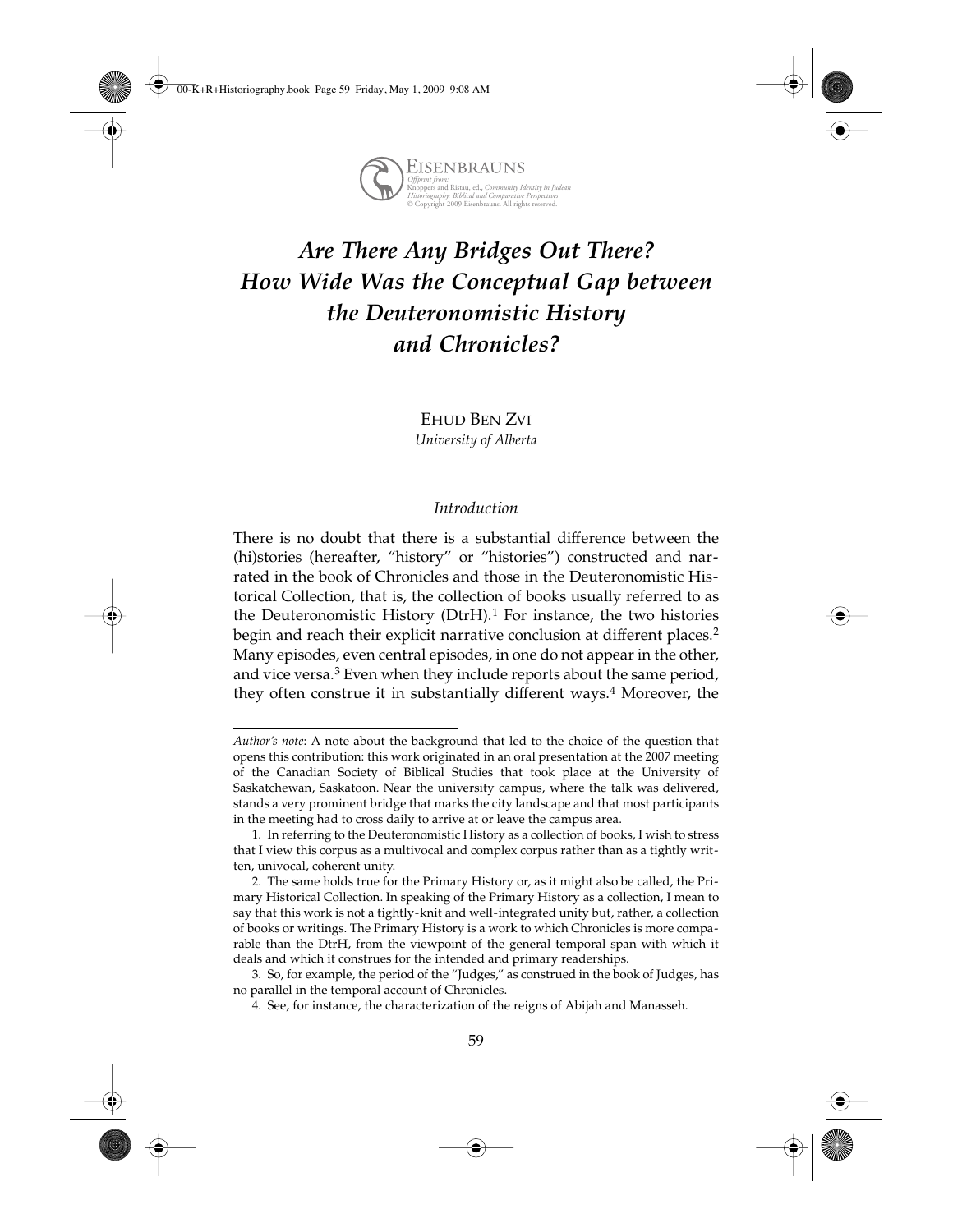characterization of shared central personages in these histories is at times clearly dissimilar.<sup>5</sup>

None of this is the result of chance. One of the most fundamental social and ideological roles of Chronicles, as most likely understood by its intended and primary readers was to shape, communicate, and encourage its readers to visit and vicariously relive through their reading a somewhat different past than the one shaped, communicated by, and relived through the reading of the Deuteronomistic History, and for that matter, the Primary History.6 A related social and ideological role of Chronicles was to create a set of complementary histories in such a way that the readers of each would approach their relevant text in a way informed by the other. Certainly, ancient (re)readers (hereafter, readers) who internalized Chronicles would have approached the Deuteronomistic History and the Primary History in ways different from readers without knowledge of Chronicles.7 In other words, Chronicles was meant to influence the reading and interpretation of already existing authoritative works, $8$  while at the same time being influenced by

<sup>5.</sup> Perhaps the most obvious case is David—that is, the David of Samuel compared with the David of Chronicles. There are also substantial differences in the characterizations of Solomon, Abijah, Asa, and Manasseh, to mention just a few kings in Kings and Chronicles.

<sup>6.</sup> In referring to the readers of Chronicles, the Primary History, and the Deuteronomistic History, I want to stress that I am referring to the intended and primary rereaderships of these different literary works.

<sup>7.</sup> The Deuteronomistic History served as a source for Chronicles. See, among many others, S. L. McKenzie, "The Chronicler as a Redactor," in *The Chronicler as Author: Studies in Text and Texture* (ed. M. P. Graham and S. L. McKenzie; JSOTSup 263; Sheffield: Sheffield Academic Press, 1999) 70–90; I. Kalimi, *The Reshaping of Ancient Israelite History in Chronicles* (Winona Lake, IN: Eisenbrauns, 2005); J. Van Seters, "Creative Imitation in the Hebrew Bible," *Studies in Religion* 29 (2000) 395–409. For a different position, see A. G. Auld, "What If the Chronicler Did Use the Deuteronomistic History?" in *Virtual History and the Bible* (ed. J. C. Exum; Leiden: Brill, 2000) 137–50; idem, "What Was the Main Source of the Books of Chronicles?" in *The Chronicler as Author*, 91–99; idem, *Kings without Privilege: David and Moses in the Story of the Bible's Kings* (Edinburgh: T. & T. Clark, 1994). Notice also his recent clarification that he does not (and did not) claim that the individuals responsible for the present form of the book of Chronicles did not know the book of Samuel.

<sup>8.</sup> Simply, for the sake of illustration, Chronicles identifies Mt. Moriah as the site of the Jerusalemite temple (2 Chr 3:1). Ancient readers who accepted this identification would have their own readings of the patriarchal narratives in Genesis strongly colored by such an understanding. On Mt. Moriah in Chronicles, see I. Kalimi, *An Ancient Israelite Historian: Studies in the Chronicler, His Time, Place and Writing* (Studia semitica neerlandica 46; Assen: Van Gorcum, 2005) 129–31. It is worth noting that, even if Chronicles is not an innovator here but reflects a position common to Jerusalemite-centered discourses of the Persian period, it still presents itself as literature meant to convey the "actual" meaning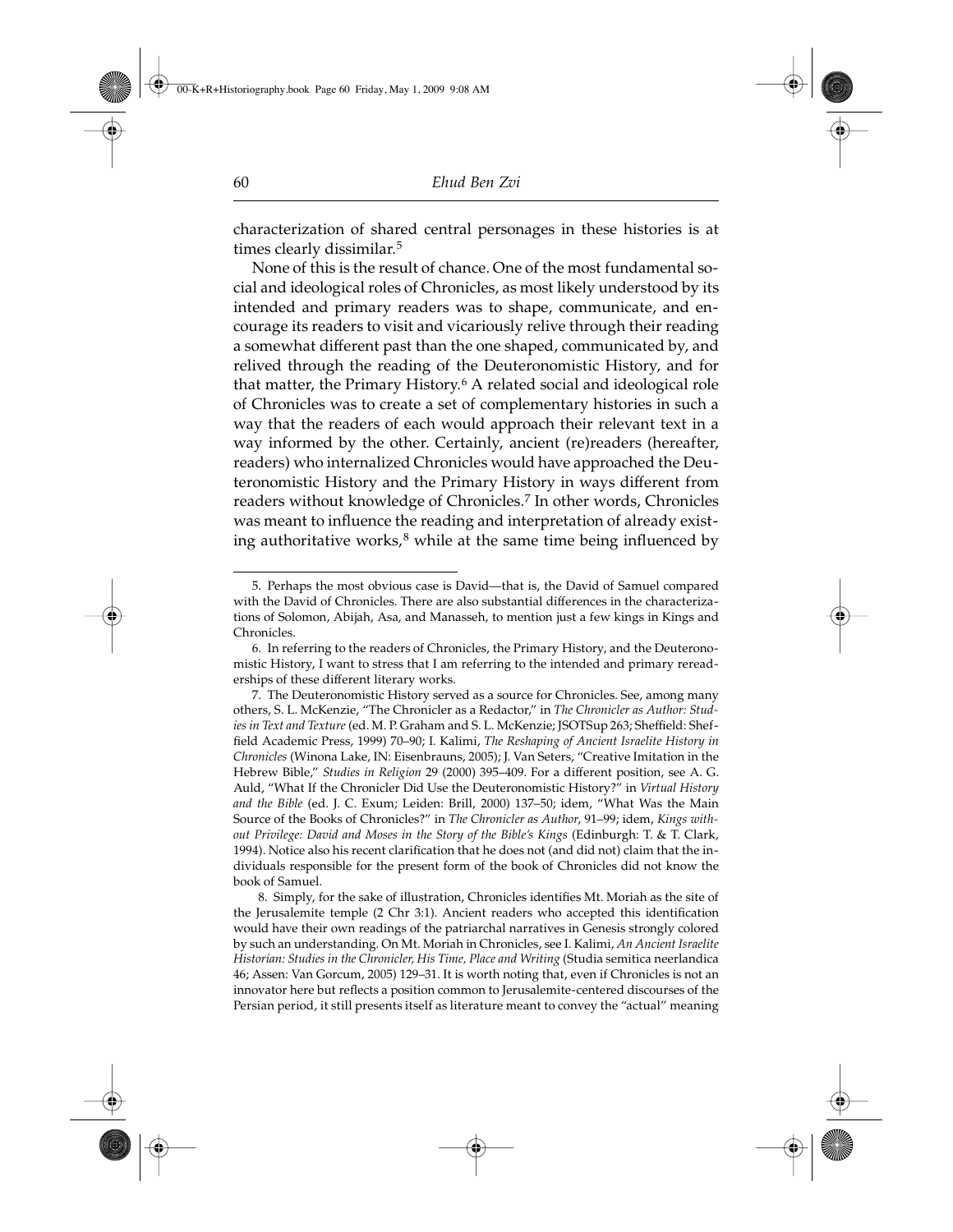them. Thus multiple constructions of (and virtual visitations of) the past became interwoven in a web of meanings that not only represented better as a whole the horizon of thought of Persian-period Jerusalem but also, because of its relative openness, allowed its literati to use and reuse the past in manifold ways, according to different circumstances. Thus, Chronicles was both a self-standing work, as any other authoritative book in the repertoire of Yehud, and was asking its readers to approach it as such. At the very same time and at a different interpretive level, Chronicles was a work whose (hi)story clearly evoked, interacted with, and was written, read, and reread in ancient Israel in ways strongly informed by the "classical" version in the social memory, a memory shaped by books such as Genesis, Samuel, and Kings that were considered authoritative also from the perspective of the readers of Chronicles.<sup>9</sup>

This being so, Chronicles, by logical and social necessity, consistently presented itself to its readers as both similar and dissimilar, continuous and discontinuous with existing memories of the past and with their accepted renderings in narratives that were included in the

9. Concerning the claim that Samuel and Kings were treated as "classical" texts from the perspective of the readers of Chronicles, see Van Seters, "Creative Imitation in the Hebrew Bible." Of course, texts can bear authority within a particular community of readers even if their literal story is not taken as the only possible representation of a social memory (compare the Gospels). The case is particularly clear in ancient Israelite historiography in which rhetorical and didactic needs trumped what today we may consider "the reconstruction of the most likely historical event." For this reason, even within the same book there exist reports that would be construed as logical contradictions within a literal, full, and only mimetic mode of reading (e.g., Josh 11:23 and 13:1; 1 Sam 14:47-48, 52; 17:54; and 2 Sam 5:6–9; 2 Chr 17:6, and 20:33).

Because of their common use, I referred above to "literal" and "literally." It should be noted, however, that the terms are a bit of a misnomer for the phenomenon I described. A more precise term would be "letteral." The letteral meaning of a text—that is, the "literal-as-written" meaning of the text, is only one of the possible "literal" meanings that communities of readers may associate with a text. See G. Loughling, "Using Scripture: Community and Letterality," in *Words Remembered, Texts Renewed: Essays in Honor of John F. A. Sawyer* (ed. J. Davies et al.; JSOTSup 195; Sheffield: Sheffield Academic Press, 1995) 321–39 (esp. pp. 324–25).

of older pentateuchal texts. See my "Revisiting 'Boiling in Fire' in 2 Chron. 35.13 and Related Passover Questions: Text, Exegetical Needs, Concerns, and General Implications," in *Biblical Interpretation in Judaism and Christianity* (ed. Isaac Kalimi and Peter J. Haas; Library of Hebrew Bible/Old Testament Studies 439; London: T. & T. Clark, 2006) 238–50. On the general issue, see Gary N. Knoppers, who writes, "[a]fter reading the Chronicler's composition and its selective incorporation of earlier writings, ancient readers may have understood those earlier writings differently" (*1 Chronicles 1–9* [AB 12; New York: Doubleday, 2004] 133).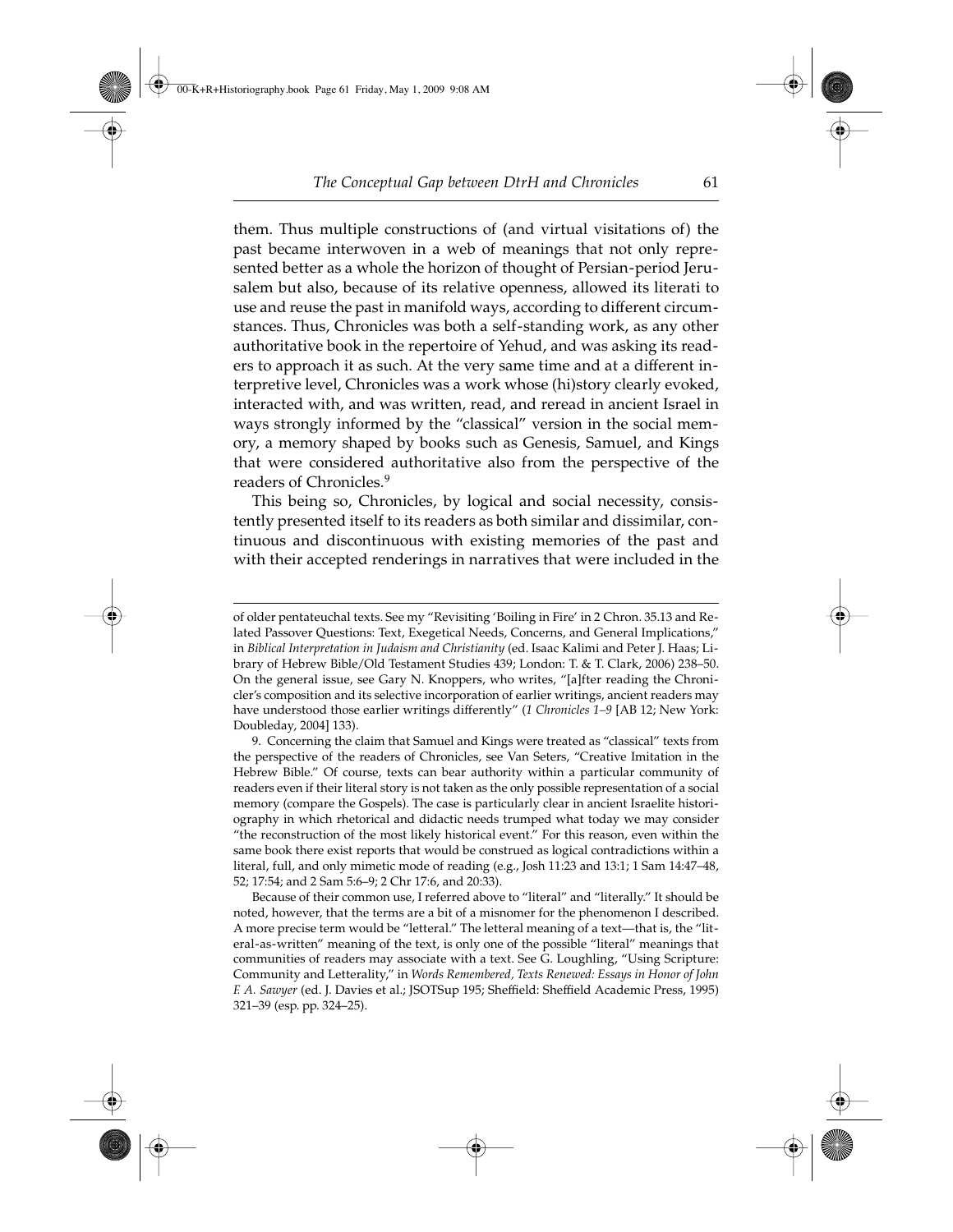repertoire of authoritative texts held by the literati, among whom one is to find both the authorship and primary readership of Chronicles. This characterization of Chronicles as both continuous and discontinuous with other literati's memories and, above all, with their written, authoritative texts shaped much of Chronicles and was communicated to the latter's readers, again, through multiple ways. Among them, one may mention the choice of a language that is both saliently and unmistakably evocative of Samuel and Kings—after all, Chronicles repeats much of these texts. However, Chronicles is also written in Late Biblical Hebrew (LBH) and is therefore clearly unlike Samuel and Kings. One may mention also the manner in which Chronicles conforms, as expected, to a shared basic outline of Israel's past, while simultaneously reshaping substantially many of the narratives and their main characters, and all within the limits of the allowable (hi)storical malleability of the community of literati for which the work was written.

Because some of these matters have been discussed elsewhere,<sup>10</sup> I focus here on another component of the crucial and careful interplay in Chronicles between continuity and discontinuity, between resemblance to historical traditions and the kind of creative discontinuity that enabled its readers to (vicariously) experience slightly different pasts and, therefore, allowed them to shape additional "sites of memory" and images of the past. As is well-known, the general tendency in contemporary research has been to highlight the differences between Chronicles and the Deuteronomistic History in terms of basic world view.11 The position advanced here serves to bring some balance into

<sup>10.</sup> See Van Seters, "Creative Imitation in the Hebrew Bible"; and my *History, Literature and Theology in the Book of Chronicles* (London: Equinox, 2006).

<sup>11.</sup> The tendency to emphasize differences between Chronicles and the Deuteronomistic History so as to widen as much as possible the gap between them has a very long history of interpretation, which in part is entangled with that of the dating of the pentateuchal sources and particularly the Priestly work (P). Thus, for instance, a postexilic date of P was associated with an evaluation of the picture of the monarchic period that Chronicles portrays as carrying essentially no historical value for the historical reconstruction of the period. A Josianic date for the Deuteronomic work (D), however, tended to be associated with a positive evaluation of the historicity of Kings in particular (and not only with respect to its account of Josiah's reign). Thus a strong tendency to stress the difference between the two historical narratives developed. Other factors contributed to this trend. For instance, in the case of Julius Wellhausen—who was a child of his own times—his negative evaluation of what he construed to be Judaism and which he associated with Chronicles played a major a role. The more negative his appreciation of Chronicles, the more he tended to show that Kings, Samuel, and Judges were different at least in the main. (To be sure, according to him, these books were at a late ["Judaic"] stage "tampered" with.) Had Wellhausen not stressed the difference between these books and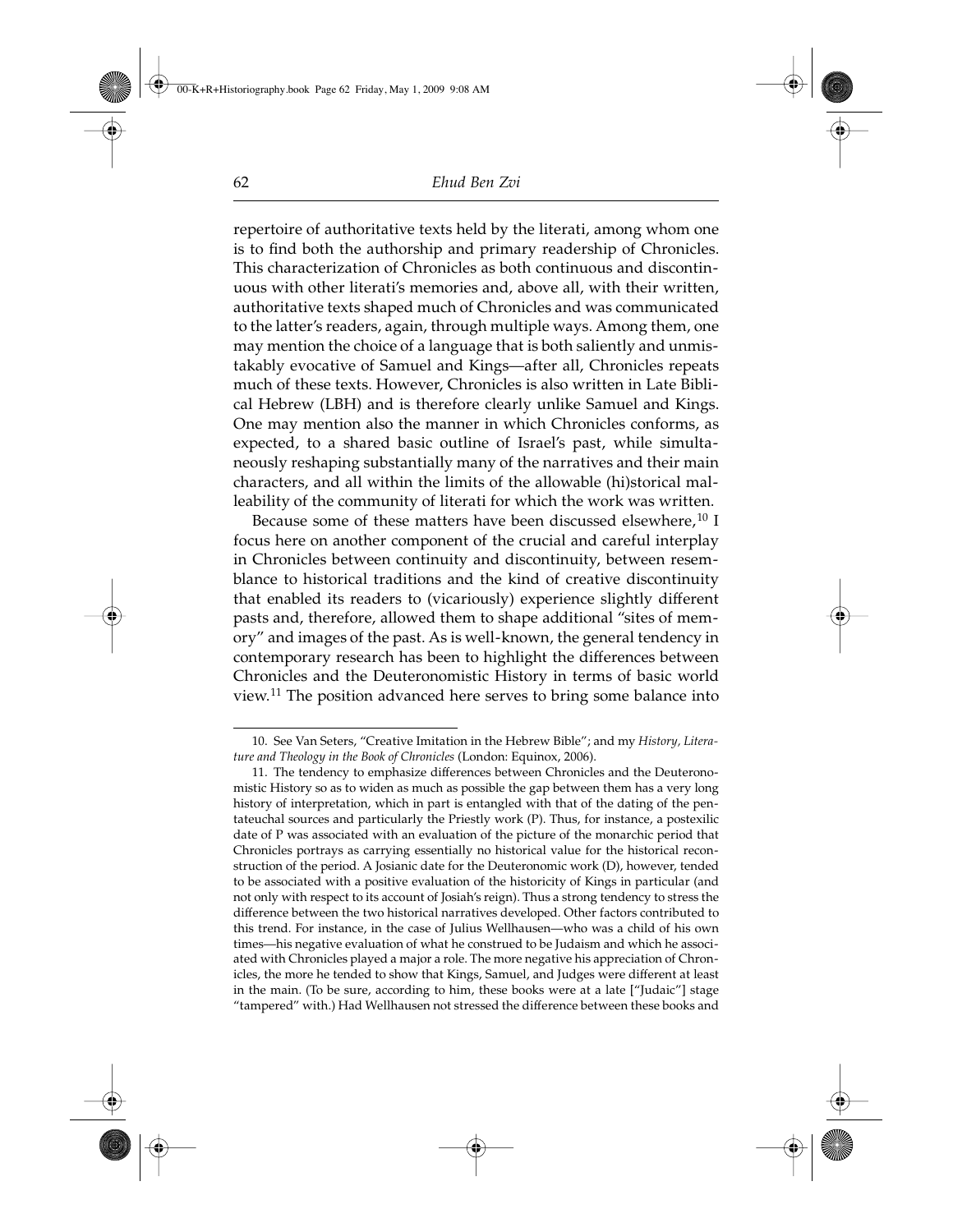this question by taking into serious account the multivocality of both the Deuteronomistic History and Chronicles. This study points to a number of observations that converge to show strong continuity (and at times even overlap) between at least some "voices" within the Deuteronomistic History and voices that are either usually associated with or considered "distinctive" of Chronicles. Moreover, most of these observations directly relate to ideologically central issues in Chronicles. In most of these instances, Chronicles highlighted or further developed some viewpoints already existing in the Deuteronomistic History, implicitly or explicitly. Needless to say, because the approach in Chronicles to these matters points to strong elements of continuity, it cannot but also point at an accompanying sense of discontinuity. This is the case because Chronicles, by necessity, echoes particular voices of the Deuteronomistic History in a very different literary and ideological setting and, therefore, makes these voices interact and inform a different set of voices from those with which their "partners" in the Deuteronomistic History informed and interacted. After all, meanings in these books are always both contextual and cotextual.12

#### *Observations: Converging Lines*

# *Deferred and Non-deferred Judgment and Related Issues of Agency*

As is well known, according to 2 Kgs 24:3 the destruction of monarchic Judah was due to Manasseh's sin (see also 2 Kgs 21:11–14; 23:26–27; Jer 15:4). But, to be sure, this is not the only "voice" in the Deuteronomistic

Chronicles, he would have remained without any "worthy" biblical historiographical narrative, historically or theologically. Likewise, the (later) widespread perception of Chronicles as a very problematic source for the reconstruction of the history of monarchic Judah led in some circles to a tendency to stress that Kings is different, for the alternative would have left historians of the monarchic period with very few reliable sources with which to write a detailed history of the period. A study of these matters demands a separate discussion and, in any event, stands well beyond the scope of the present paper. For Wellhausen's position on Chronicles, which in various ways continues to exert a strong influence in Chronicles research, see J. Wellhausen, *Prolegomena to the History of Ancient Israel* (Cleveland: Meridian, 1957; orig. publication, 1883) 171–227. For research on Chronicles in the 19th century, see M. P. Graham, *The Utilization of 1 and 2 Chronicles in the Reconstruction of Israelite History in the Nineteenth Century* (SBLDS 116; Atlanta: Scholars Press, 1990).

<sup>12.</sup> Of course, a similar argument may be advanced about Josephus and biblical traditions (see below). This interaction between discontinuity and continuity is a systemic feature of successful attempts at renarrating and reshaping a past that is in the main agreed upon within a community.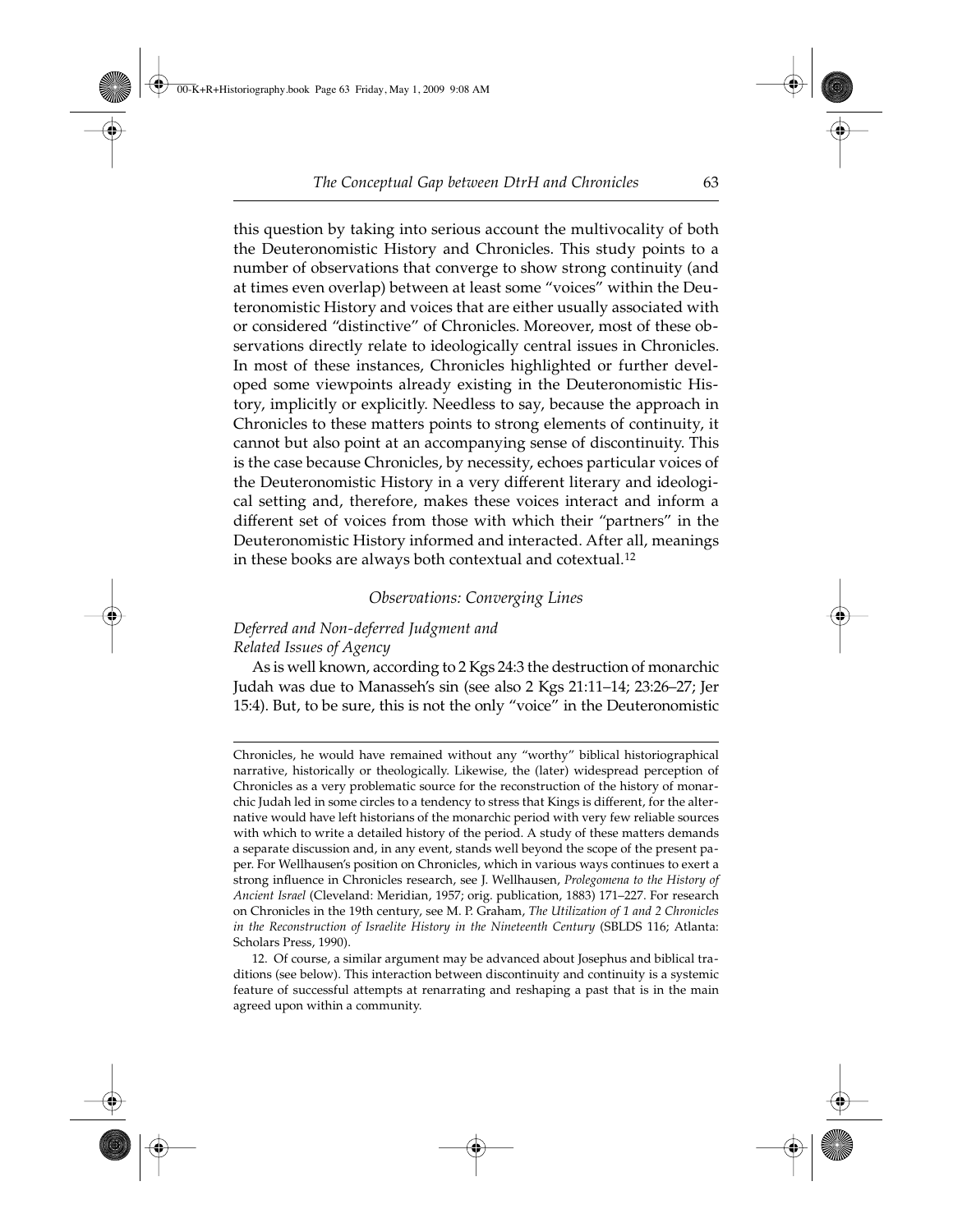History or in Kings for that matter. The far more common voice relating the fall of monarchic Judah, Jerusalem, and the temple to a long history of cumulative sin that goes back to the very beginnings of the nation appears also in the very same report on Manasseh's reign in Kings (see 2 Kgs 21:15; cf. Lev 26:14–43; Deut 31:15–22; Hosea, passim). This voice echoes in Huldah's prophecy (2 Kgs 22:14–20) and is embedded in the inner logic of the ubiquitous construction of the fall of northern Israel (both in the Deuteronomistic History and in the prophetic literature). It is the latter's sins—certainly not Manasseh's—that resulted eventually in its fall.13 Yet, the fall of northern Israel is ubiquitously presented as an interpretive key through which the readers of Kings were supposed to understand the fall of monarchic Judah. There is also a less salient, third voice in Kings. This voice creates an association between the Babylonian Exile and Hezekiah (see 2 Kgs 20:14–19). Despite their differences, all of these voices share a world view in which (a) the usual complementary dyad of king-people plays an important role, and (b) punishment might be deferred and sin may accumulate.14

There has been a common misperception that Chronicles is all about immediate and individual retribution and that there is neither "accumulated sin (n)or merit as in the book of Kings."15 Similarly, Chronicles supposedly contains no reference to deferred or even to transgenerational punishment. In fact, Chronicles contains numerous examples

<sup>13.</sup> The idea that the sin that leads to the destruction of the monarchic polities is conceived as *only* monarchic in the Deuteronomistic History and is later "democratized" *only* in Chronicles is incorrect. There are clear voices in Kings that point to a "democratized" sin (see 2 Kgs 17:7–17; 21:8, 14; at times characterized as a DTR-N voice), and Chronicles is not immune to the idea that the king may lead the people astray. Note, for instance, the immediate reversal of the people as soon as Ahaz dies. See my *History, Literature and Theology*, 167–68, 220–22.

<sup>14.</sup> The two obvious cases are Hezekiah and Josiah. It may be noticed also that both the Deuteronomistic History and Chronicles assume that the divine decision to divide the Davidic/Solomonic kingdom was made during Solomon's life but implemented only after his death. In the case of the Deuteronomistic History, the divine decision is explicitly construed as punishment for wrongdoing (1 Kgs 11:33). Chronicles construes the decision differently. For its take on the matter, see my *History, Literature and Theology*, 117–43.

<sup>15.</sup> Citation from R. W. Klein, *1 Chronicles* (Hermeneia; Minneapolis: Fortress, 2006) 46. Of course, he is not the only scholar who advanced this position. See, for instance, the highly influential words of S. Japhet, "the deeds of one generation are not 'visited on' another: any ideology of 'the sins of the fathers' or ancestral merit . . . has no place in the book," *The Ideology of the Book of Chronicles and Its Place in Biblical Thought* (Beiträge zur Erforschung des Alten Testaments und des antiken Judentum 9; rev. ed.; Frankfurt: Peter Lang, 1997) 162.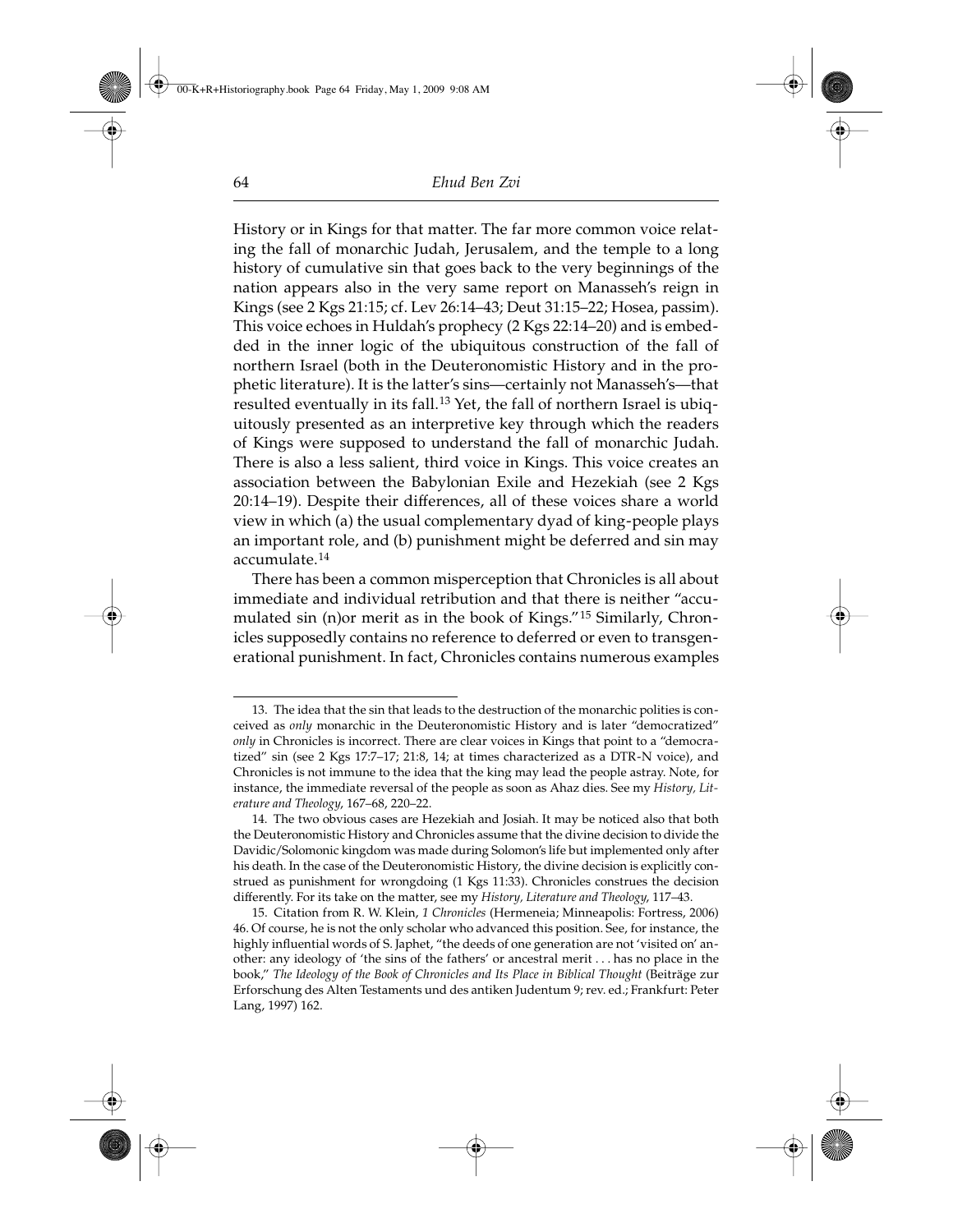that belie this claim.16 For the present purposes, it is worth stressing that not only does Chronicles contain the crucial prophecy of Huldah (2 Chr 34:22–28; cf. 2 Kgs 22:14–20),17 which implies deferred punishment and cumulative sin (see also 2 Chr 36:21 and cf. 2 Kgs 22:13), but its Huldah prophecy is more salient in Chronicles than in Kings, because there is no voice in Chronicles ascribing the destruction to Manasseh, and there is only a vague allusion to Hezekiah's (mis)deed (2 Chr 32:25–26). Thus, the concept of deferred judgment is communicated to the ancient readers of both the Deuteronomistic History and Chronicles.

To be sure, unlike Kings, Chronicles does not refer to the tradition about Manasseh's responsibility for the fall of Judah; but, interestingly enough, it may reflect one of the major inconsistencies between the main literary and ideological *topos* of deferred judgment and the way in which it was textualized and brought to bear into the memory of the literati in the case of the Manasseh of Kings. When judgment or the materialization of any divinely appointed catastrophe is deferred, the deferral is often conceived as a divine reward for the good deeds of an individual who is spared the experience of such a tragedy. Ancient readers of Kings who were aware of this *topos* would probably have wondered about the picture of Manasseh in Kings. Why would punishment have been deferred until after his death? Did he do something to deserve it?18 Significantly, Chronicles constructs his image as a king who also did much good, and in fact, it shifts the crucial moment of the declaration of Yhwh's irrevocable punishment that seals the fate of Judah completely to the account of Josiah, a very pious king, for rhetorical and ideological purposes.19 In any case, this section of Chronicles

<sup>16.</sup> See my *History, Literature and Theology*, passim.

<sup>17.</sup> There are no substantial differences between the two pericopes.

<sup>18.</sup> Of course, Chronicles did not *have* to answer these questions. After all, Chronicles conveys also to its intended and primary (re)readers that at times YHWH's actions are impossible to explain (e.g., Yhwh's decision to divide the Solomonic kingdom in two, which significantly took place during Solomon's days but was divinely implemented later—because of the piety of Solomon?).

<sup>19.</sup> I discussed the rhetorical and ideological purposes in "Observations on Josiah's Account in Chronicles and Implications for Reconstructing the Worldview of the Chronicler," in *Essays on Ancient Israel in Its Near Eastern Context: A Tribute to Nadav Naªaman* (ed. Y. Amit et al.; Winona Lake, IN: Eisenbrauns, 2006) 89–106. The usual explanation for the positive characterization of Manasseh in Chronicles relates it to his longevity. Long life is a blessing; his (later) actions were the reason for such a blessing. This explanation does not contradict but complements the suggestion that another impetus for the positive characterization of the king may have come from considerations related to the topos of deferred judgment/catastrophe. The argument that, because Chronicles avoids the references in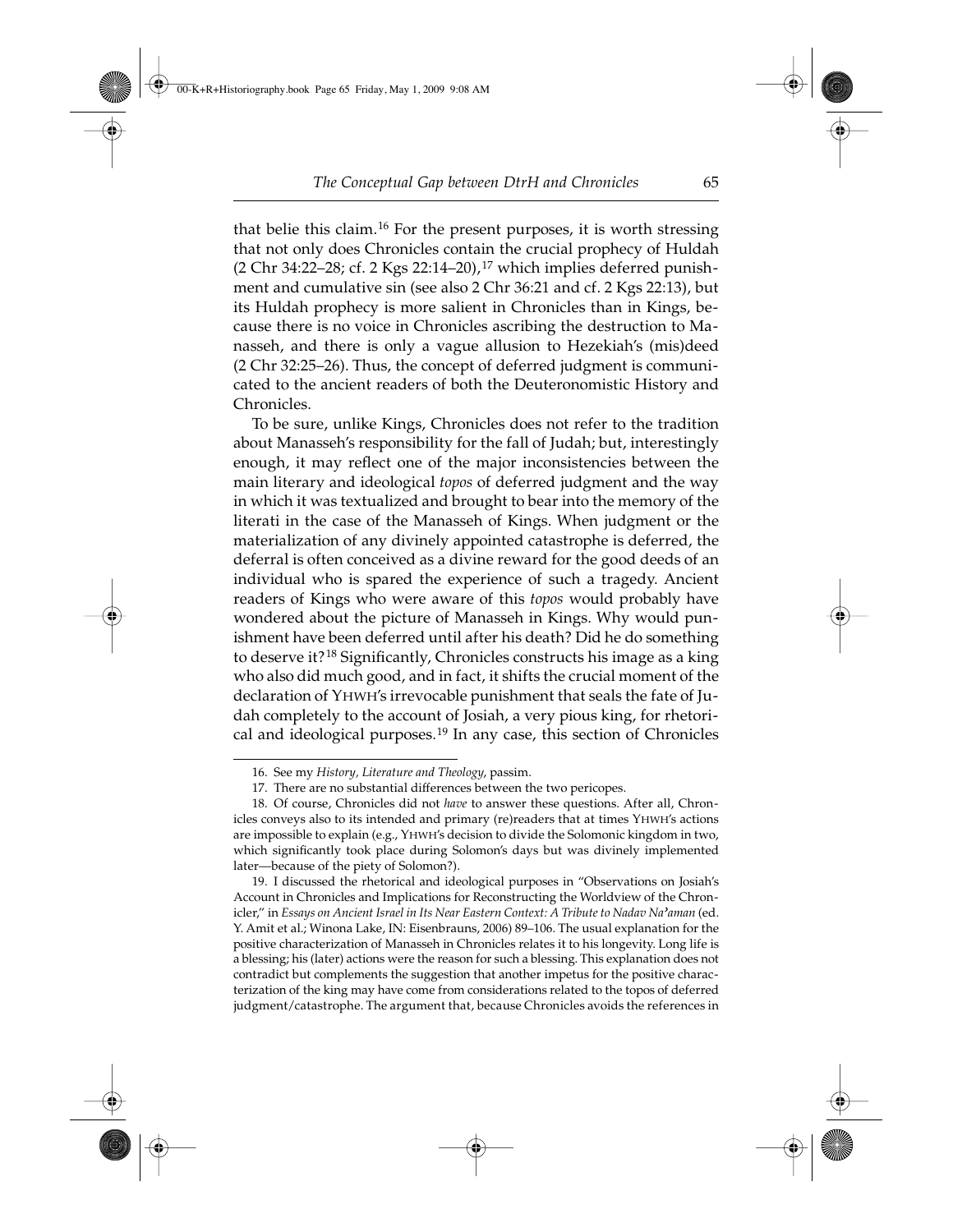rather than rejecting the use of the motif of deferred punishment in Kings manifests it in a way that is more consistent with the topos.<sup>20</sup>

To be sure, although Chronicles knows of deferred punishment/catastrophe, there is no doubt that it communicates numerous examples in which there is no deferral. By doing so, Chronicles presents itself as a whole to its readers as a work in which seemingly contradictory positions are advanced, so as to balance and inform each other. Significantly, the same holds true for the Deuteronomistic History. For instance, David is punished with the death of his first son born to Bathsheba, Jezebel is killed and the dogs eat her flesh, the punishment of the people of Gibeah (and Benjamin) is certainly not deferred to later generations, and the system of apostasy and punishment that characterizes much of the book of Judges is predicated on non-deferred punishment.<sup>21</sup> At the same time, the reference to Manasseh points to an obvious case of deferred punishment. In other words, both Chronicles

20. The relevant section of Kings uses Manasseh as the main person responsible for the destruction so as to develop its lionized image of Josiah. This is part of a pattern: Ahaz-Hezekiah; Manasseh-Josiah. The tendency toward the occurrence of the topos of deferred punishment in a way that is more consistent with its usual attributes in narrowly construed pericopes in Chronicles is congruent with its general (though certainly not absolute) tendency toward higher consistency between ideological expectations and narrative within narrowly construed pericopes (as opposed to the book as a whole). This holds true for "Deuteronomistic" expectations as well as many others. See G. N. Knoppers, "Rethinking the Relationship between Deuteronomy and the Deuteronomistic History: The Case of Kings," *CBQ* 63 (2001) 393–415 (esp. pp. 395–96) and my *History, Literature and Theology*, 210–42. For typical examples of the topos of deferred judgment for the righteous in biblical literature, see the example associated with Hezekiah in 2 Kgs 20:17–18 // Isa 39:6–8; with Josiah, 2 Kgs 22:14–20 // 2 Chr 34:22–28. An interesting twist in this motif is the case of an individual subjected to a premature, divinely caused death so that he will not undergo a punishment that cannot be deferred much more. See the case of Abijah, son of Jeroboam, in 1 Kgs 14:13. The text there reinforces the principle while at the same time conveying that the best a pious Jeroboamite can expect is to die before an impending disaster, not to become king and defer it for awhile, something that only Davidides may do. On this matter, see below. For another twist in the deferredjudgment motif, see 1 Kgs 11:34, in which the merit of the father saves the son from experiencing a deserved punishment.

21. I have deliberately chosen examples for which there is no parallel in Chronicles.

Kings to Manasseh's sins as being responsible for Yhwh's decision to destroy Judah, the topos of deferred judgment could not have served as an impetus for the characterization of Manasseh does not hold water. The communities within which and for which Chronicles was written were well aware of this claim (after all, they knew the Deuteronomistic History). Moreover, on other occasions Chronicles develops its story in a way that interacts with, responds to, and balances sections of the Deuteronomistic History that were not included in Chronicles. See, for instance, the story of Rehoboam's building activities (only) in Chronicles and the activities of Jeroboam (only) in Kings.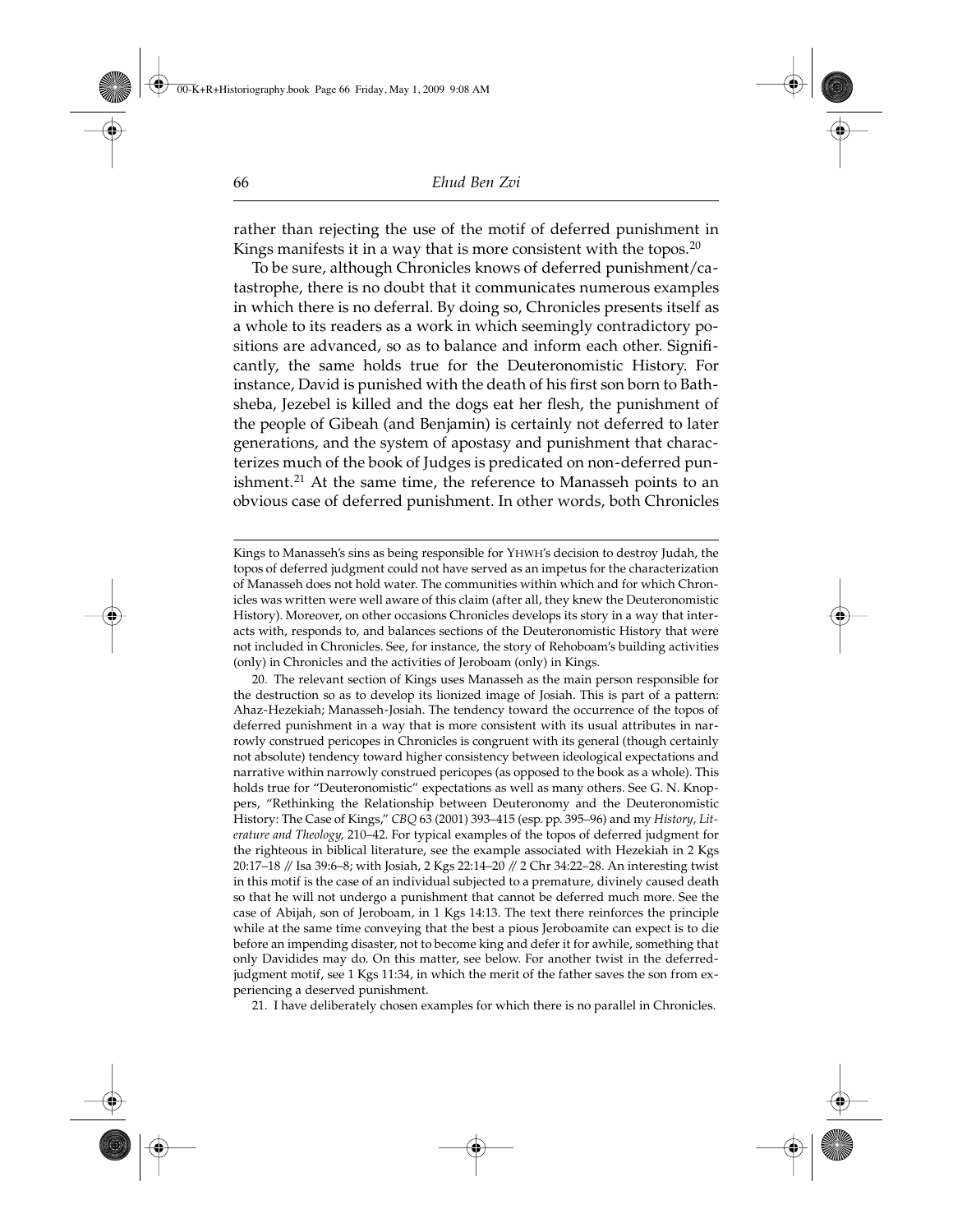and the Deuteronomistic History maintain that both deferred and non-deferred divine judgment/calamity were at work in Israel's past (and likely future) and shape a balanced ideological approach on the matter in the readers. Their position on this issue is to a large extent anticipated and consistent with the position of the discourse of the Persian-period literati in general, and appears in pentateuchal traditions and in prophetic literature as well as other places.<sup>22</sup> It is also worth noting that the same holds true in historical works such as Herodotus, Xenophon, and of course Josephus.23 In other words, there is nothing unexpected about the coexistence of the two approaches in the Deuteronomistic History and Chronicles.24

Non-deferred judgment inevitably raises the matter of the relationship between divinely caused disaster and agency. Both the Deuteronomistic History and Chronicles assume that, at times, later generations may pay for the sins of preceding generations.25 Although at times there is not much that the people populating the world portrayed in either one of these ancient Israelite histories can do about these matters,26 both histories communicate that the fulfillment of a deferred

<sup>22.</sup> For examples of non-deferred judgment/calamity, see instances such as Onan in Gen 38:9–10, Miriam in Numbers 12, and Zimri son of Salu and the Midianite woman in Numbers 25. Deferred punishment is implied in the case of Moses and, above all, in the references to Israel's future exile. Note that the omen-nomen traditions in prophetic literature suggest an idea of a predetermined punishment that is deferred to the time of the deity's choice.

<sup>23.</sup> On Herodotus, see the defeat of Persia during the days of Xerxes, which is explained in terms of both the long-term imperial hubris of the empire and the individual hubris of Xerxes. On Xenophon, see J. Dillery, *Xenophon and the History of His Times* (New York: Routledge, 1995); F. Pownall, "Condemnation of the Impious in Xenophon's Hellenica," *HTR* 91 (1998) 251–77. For a clear instance of deferred judgment, see Josephus's account of the episode about Hezekiah's dealings with the messengers of the king of Babylon (*Ant*. 10.33–34), and for non-deferred judgment, the death of the combatants at Massada. It is worth noting that the absence of a note explaining the fall of monarchic Judah in terms of Manasseh's deeds here (just as in Chronicles) does not point to a rejection of the idea of deferred punishment. On the interesting characterization of Manasseh in Josephus, which in turn was influenced by that in Chronicles, see L. H. Feldman, "Josephus' Portrayal of Manasseh," *JSP* 9 (1991) 3–20.

<sup>24.</sup> Neither in ancient Israel nor in Greece did historiographical writers and their readers think that such a combination was logically impossible.

<sup>25.</sup> No one doubts that this is the case in Kings. As for Chronicles, see not only the case of Josiah's generation but also of people who had to live in exile because the land had to make up for its Sabbaths, a total of 70 years (2 Chr 36:21). See also 2 Chr 29:9.

<sup>26.</sup> David's people fall because of the census in both Chronicles and Samuel. For further examples in Chronicles, see, for instance, the case of people living in forced exile (2 Chr 36:21). Moreover, one cannot assume full agency for Judahites under the spell, as it were, of bad kings, or kings under a "divine spell," as was the case with Rehoboam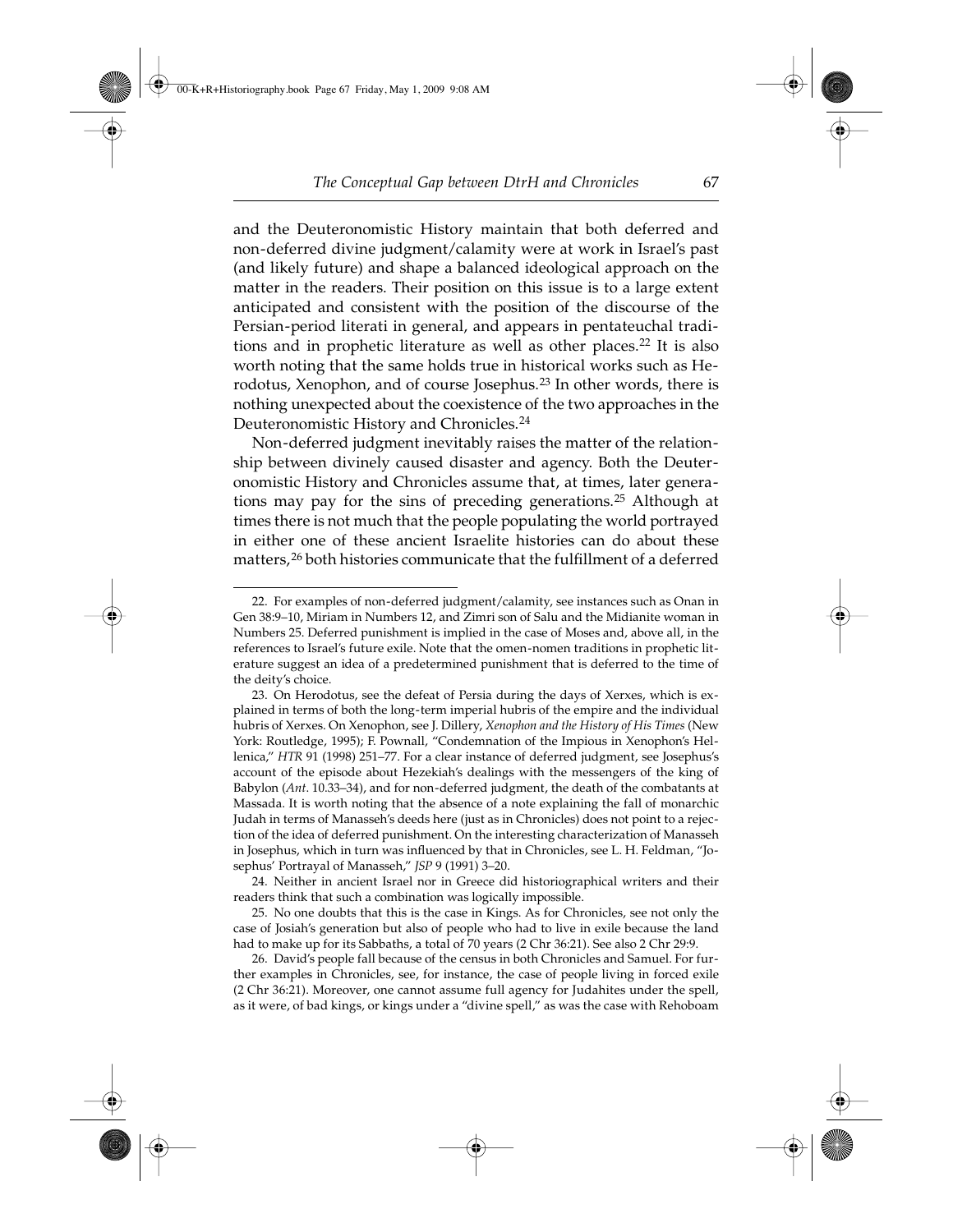calamity does not necessarily imply that those who will experience its full impact *must* be deprived of agency. For instance, Zedekiah remains a bad king in Chronicles, even if the destruction of monarchic Judah was unavoidable already by Josiah's time. Similarly, the calamity that fell upon the House of David following his actions toward Bathsheba and Uriah the Hittite did not remove any agency (or culpability) from Amnon and later from Absalom for their deeds. The Chronicler and the Deuteronomist do not stand on opposite ideological sides; in both Chronicles and the Deuteronomistic History, the idea of (a) an already sealed and absolutely irrevocable future known to Yhwh and at times to particular individuals $^{27}$  is not construed as necessarily inconsistent with the notion of (b) personal free choice and agency.<sup>28</sup>

#### *Prophets and Prophecy*

Prophets in Chronicles are often and correctly portrayed as serving a number of roles. Among other roles, they serve to warn addressees before divine punishment (and thus fulfill the relatively common motif of giving a warning before divine punishment),<sup>29</sup> to explain to individuals the significance of their actions and the future consequences, to communicate godly world views, and to write history.

All of these features find clear counterparts in the Deuteronomistic History. To begin with, one of the roles of the generic prophets in Kings, a role that is essential to the construction of the image of "the prophets of old" in the DtrH, is to warn people of the calamity to which their actions may lead.<sup>30</sup> The idea that YHWH sent warnings to the people about the impending destruction and that these were ignored is present in Kings (e.g., 2 Kgs 17:13–15, 22–23), Jeremiah (see Jer 7:25; 25:4; 26:9; 35:15; 44:4), Zech 1:3–5, and, particularly relevant to this es-

28. Compare the general spirit of *m. ªAbot* 3:15.

29. See esp. Japhet, *Ideology*, 184–90.

30. I discussed the main roles of these figures elsewhere, " 'The Prophets': Generic Prophets and Their Role in the Construction of the Image of the 'Prophets of Old' within the Postmonarchic Readership of the Book of Kings," *ZAW* 16 (2004) 555–67.

during the secession of the north. I have discussed these matters elsewhere (*History, Literature and Theology*, passim).

<sup>27.</sup> See Moses in Deut 30:1–6, Joshua in Josh 24:19, "Yhwh's servants, the prophets" in 2 Kgs 21:10–15, Josiah (and Huldah) in both Kings and Chronicles, or David in 1 Chr 16:35. On the latter, see my "Who Knew What? The Construction of the Monarchic Past in Chronicles and Implications for the Intellectual Setting of Chronicles," in *Judah and the Judeans in the Fourth Century b.c.e.* (ed. O. Lipschits, G. N. Knoppers, and R. Albertz; Winona Lake, IN: Eisenbrauns, 2007) 349–60.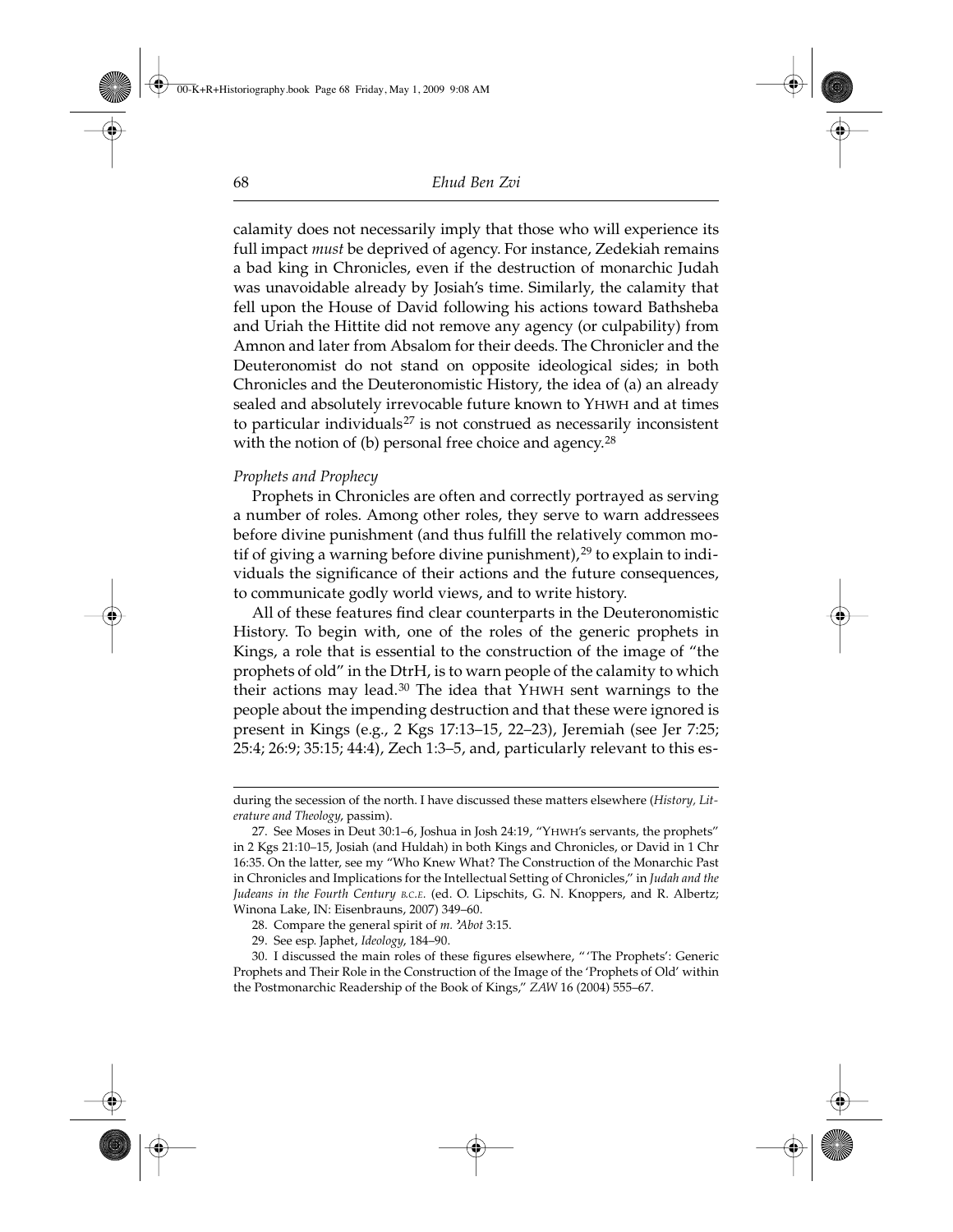say, 2 Chr 36:15–16.<sup>31</sup> Prophets in the world of Chronicles explained to kings the significance of their actions for the future (e.g., 2 Chr 12:5; 25:15), and so did, for instance, Nathan in 2 Samuel 12. Prophets are aware of Yhwh's will in both the Deuteronomistic History and Chronicles (e.g., 2 Kgs 22:16–17; 24:2; 2 Chr 25:16; 34:22–25, and cf. Amos 3:7).

Prophetic speeches are aimed at teaching the divine world view in Chronicles and in Kings, "all the (divine) teaching that I have commanded your ancestors and that I have sent you through my servants, the prophets" (2 Kgs 17:13). Because within the world of Chronicles, divine teaching is conceived as saliently textualized, it is only a logical (and perhaps even a necessary) step for the book to imagine prophets as interpreters of Scripture, <sup>32</sup> whether the Scripture they are interpreting was associated in the repertoire of the literati with periods earlier or later than those in which the prophet was set in Chronicles.<sup>33</sup>

The same tendency toward full textualization may explain why the Chronicler (i.e., the implied author of the book of Chronicles) refers to written works of prophets among his sources for regnal accounts (e.g., 1 Chr 29:29; 2 Chr 13:22; 20:34; 26:22; 32:32) and therefore implies that prophets were also "historians" who left records of their own times. If prophets understood the significance of past events (a point shared by both the Deuteronomistic History and Chronicles), then Chronicles

<sup>31.</sup> In 2 Kgs 17, the text deals with the fall of Samaria but from the perspective of the readers of the book clearly points to the fall of Judah and Jerusalem (and see explicit reference to Judah in v. 13). From the perspective of the present text, the "they" in vv. 13– 14 can only refer to both Judah and Israel. See P. A. Viviano, "2 Kings 17: A Rhetorical and From-Critical Analysis," *CBQ* 49 (1987) 548–59 (esp. p. 551). The saliency of these verses is indicated by the shift toward Yhwh as the subject (in comparison with previous verses) in v. 13 and then to the position of the speaker. See also R. D. Nelson, *The Double Redaction of the Deuteronomistic History* (JSOTSup 18; Sheffield: Department of Biblical Studies, University of Sheffield, 1981) 58.

<sup>32.</sup> See, for instance, W. M. Schniedewind, *The Word of God in Transition: From Prophet to Exegete in the Second Temple Period* (JSOTSup 197; Sheffield: Sheffield Academic Press, 1995); idem, "The Chronicler as Interpreter of Scripture," in *The Chronicler as Author: Studies in Text and Texture* (ed. M. P. Graham and S. L. McKenzie; JSOTSup 263; Sheffield: Sheffield Academic Press, 1999) 158–80; Y. Amit, "The Role of Prophecy and Prophets in the Chronicler's World," in *Prophets, Prophecy and Prophetic Texts in Second Temple Judaism* (ed. M. H. Floyd and R. L. Haak; Library of Hebrew Bible/Old Testament Studies 427; London: T. & T. Clark, 2006) 80–101; P. Beentjes, "Prophets in the Book of Chronicles," in *The Elusive Prophet: The Prophet as a Historical Person, Literary Character and Anonymous Artist* (ed. J. C. de Moor; OtSt 45; Leiden: Brill, 2001) 45–53 and see the extensive bibliography in p. 46 n. 11.

<sup>33.</sup> I elaborated this point in my "Who Knew What?"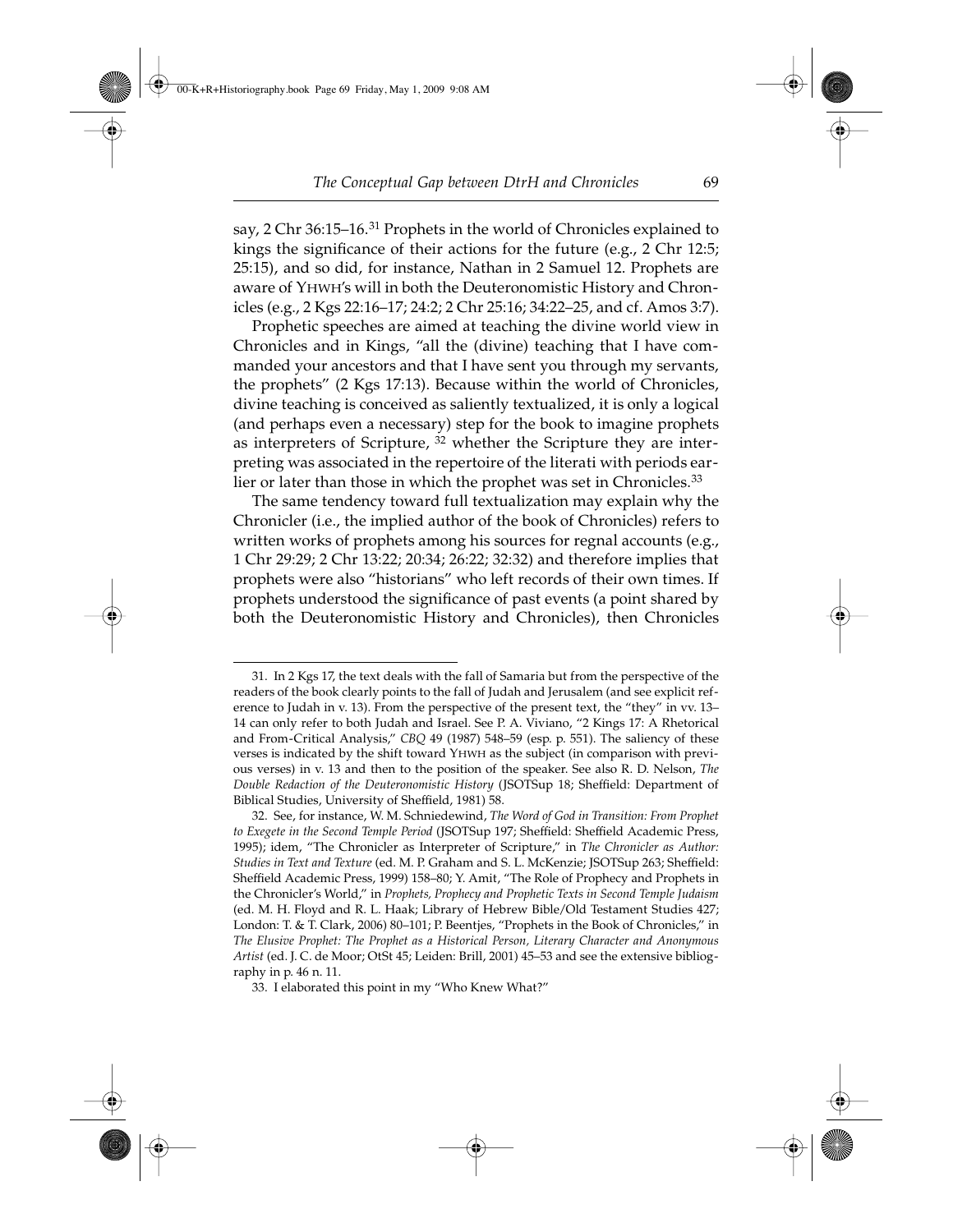would have assumed that at least some of them would have written their explanations (see 2 Chr 26:22; cf. 2 Chr 20:34).34

The point in this section, and in any other section of this paper for that matter, is *not* to show that there are no differences between the Deuteronomistic History and Chronicles. The point is to show that there are substantial lines of conceptual convergence between the two. Certainly, the Deuteronomistic History and Chronicles did not construct the very same institution of prophets and prophecy. For instance, in Chronicles characters who are not prophets may temporarily fulfill the role of prophet.<sup>35</sup> In Chronicles, even a foreign king (Necho) may fulfill such a role. This is not the case in the Deuteronomistic History, even if it also "Israelitizes" good foreigners such as Hiram (compare with the figure of Jethro in the Primary History). Here, as on the matter of the prophet as an interpreter of Scripture or history, Chronicles develops existing notions further as it understands (and "translates") them in a way that relates to its own world of knowledge and ideological prism.

Finally, it is worth noting that there are substantial and perhaps even larger differences in the conceptualization of the role of the prophet within the Deuteronomistic History itself than between the main voices in Kings and Chronicles. For instance, prophets play no role as such in Judges and Joshua (cf. Deut 17:18–20), and there was a substantial voice in the Deuteronomistic History according to which prophets—and by implication, prophecy—were of only secondary political and, perhaps, theological importance (see the basic structure of the regnal reports; and a text such as 2 Kgs 14:26).<sup>36</sup> This voice sharply differs with the other voices mentioned above, whether they appear in in Kings or Chronicles.

#### *David and the Davidides*

The differences between the Davids of Chronicles and Samuel are all too obvious and do not require further elaboration.<sup>37</sup> But what

<sup>34.</sup> Cf. Klein, *1 Chronicles*, 42; T. Willi, *Die Chronik als Auslegung: Untersuchungen zur literarischen Gestaltung der historischen Überlieferung Israels* (FRLANT 106; Göttingen: Vandenhoeck & Ruprecht, 1972) 231–41. Chronicles is also influenced by the prophetic books and their superscriptions (Schniedewind, *Word of God,* 218).

<sup>35.</sup> Cf. Amit, "The Role of Prophecy."

<sup>36.</sup> See my "Prophets and Prophecy in the Compositional and Redactional Notes in I–II Kings," *ZAW* 105 (1993) 331–51.

<sup>37.</sup> However, there are also important points of convergence besides the obvious sharing of narrative elements that reflects (a) the dependence of Chronicles on the Deuteronomistic History and above all (b) its dependence on the corpus of "core facts" about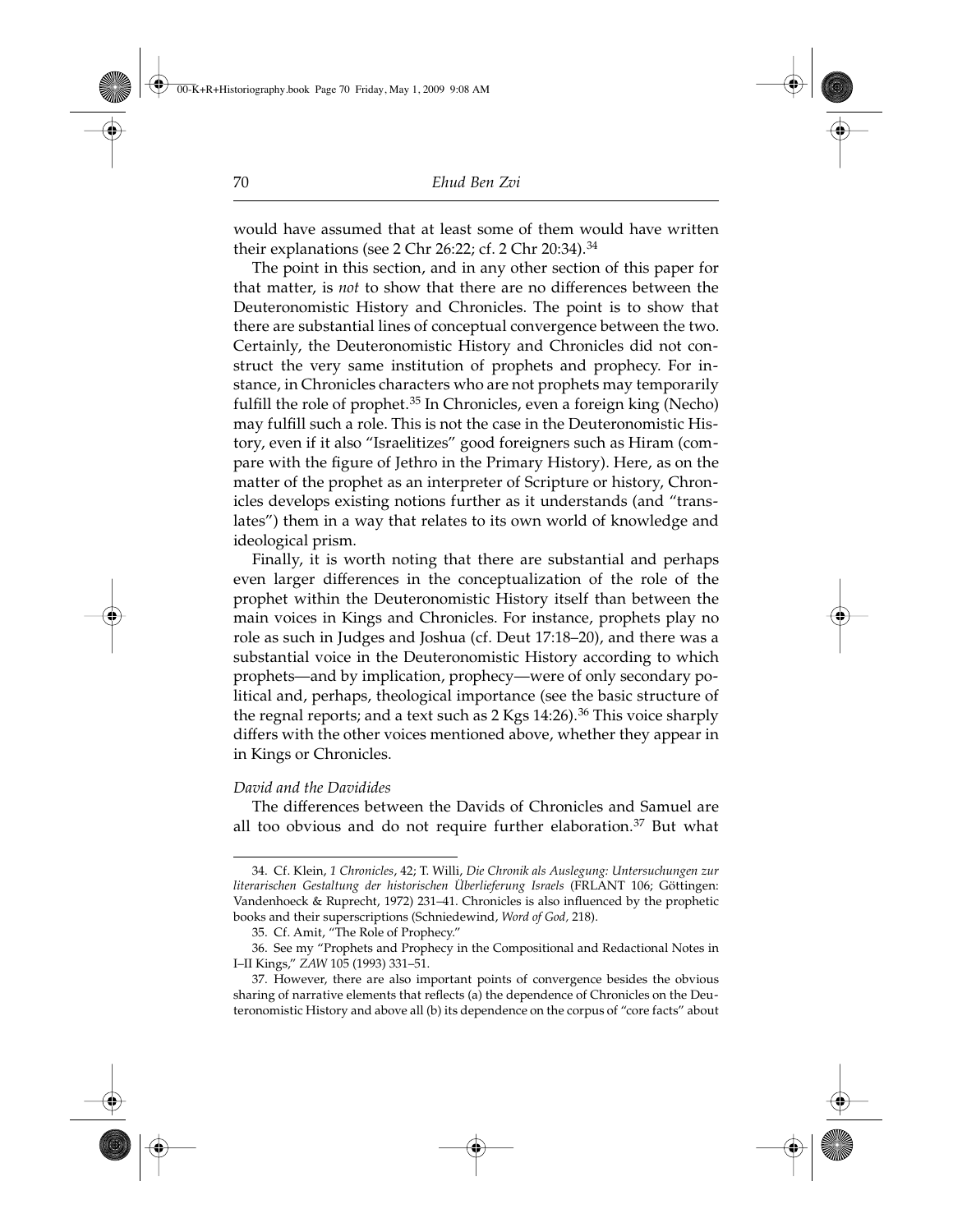about the memory of David represented by 2 Kgs 14:3; 16:2; 18:3; 22:2 (see also 1 Kgs 15:11)? Even the one reservation about "Uriah, the Hittite," advanced in 1 Kgs 15:3–5 does not reappear in any of these verses. Are not the readers of these texts invited to imagine him as a paragon of virtue, who did not turn aside from Yhwh's path to the right or to the left? A David imagined within these parameters is likely to look much more like the David of Chronicles than the David of Samuel. Moreover, even the close association of the temple in Chronicles with both David and Solomon finds an earlier echo in 2 Kgs 21:7.38

The Deuteronomistic History as a whole is clearly multivocal about hope (or lack thereof) for a future David. Some texts in the Deuteronomistic History allowed or even nurtured among the ancient readers of this collection of books a sense of hope for the coming of a future Davidide (e.g., 2 Sam 7:16), but others balanced such an approach and raised the possibility that the Davidides might not return to power (e.g., 1 Sam 2:30).39

David that were agreed upon by the literati. Among these less obvious elements is the characterization of David as a speaker of psalms (cf. 2 Sam 22 with Ps 18 and 1 Chr 16:18– 36 with Ps 105:1–15; 96:1–13; 106:1 (?) and 106:47–48).

38. It may be mentioned that the Solomon of Chronicles is consistent with a voice in 1 Kings that lionizes Solomon (and with the construction of Solomon in Proverbs, Pss 72:1, and 127:1, as well as with the references to Solomon in 2 Kings), while it rejects the strong critique of Solomon that is also present in 1 Kings. On the latter, see M. A. Sweeney, "The Critique of Solomon in the Josianic Edition of the Deuteronomistic History," *JBL* 114 (1995) 607–22; D. A. Glatt-Gilad, "The Deuteronomistic Critique of Solomon: A Response to Marvin A. Sweeney," *JBL* 116 (1997) 700–703; cf. M. Z. Brettler, "The Structure of 1 Kings 1–11," *JSOT* 49 (1991) 87–97.

39. Note the presence of the crucial temporal term עֲד־עוֹלָם in both 1 Sam 2:30 and 2 Sam 7:16. 1 Samuel 2:30 may have served as *an* introduction and interpretive key to the book of Samuel as a whole. A full debate on these matters—which in any case must involve the issue of whether postmonarchic readers saw a reflection of themselves in the suffering David who was aware of having grievously sinned (a motif that characterizes the latter part of Samuel), and therefore the latter stood typologically for Israel—cannot be carried out here. It suffices to note that the Deuteronomistic History as a whole and as read within a postmonarchic setting is multivocal on these matters. The books in the Deuteronomistic History, Chronicles, and prophetic literature all exhibit some degree of multivocality on this issue, though not always the same cluster of balancing meanings. The same holds true for texts belonging to other genres that existed within Persian, Jerusalem-centered Yehud (e.g., Ps 132:11–12). In other words, it is clear that the discourse of the period as a whole did not prefer unequivocal, categorical answers. These matters deserve, of course, a separate discussion that goes beyond the scope of this paper. (On the reading of the David of Samuel that develops, among others, a portrayal in which David's "consciousness of having sinned" plays an important role, see F. H. Polak, "David's Kingship: A Precarious Equilibrium," in *Politics and Theopolitics in the Bible and Postbiblical Literature* [ed. H. G. Reventlow, Y. Hoffman, and B. Uffenheimer; JSOTSup 171; Sheffield: Sheffield Academic Press, 1994] 119–47.)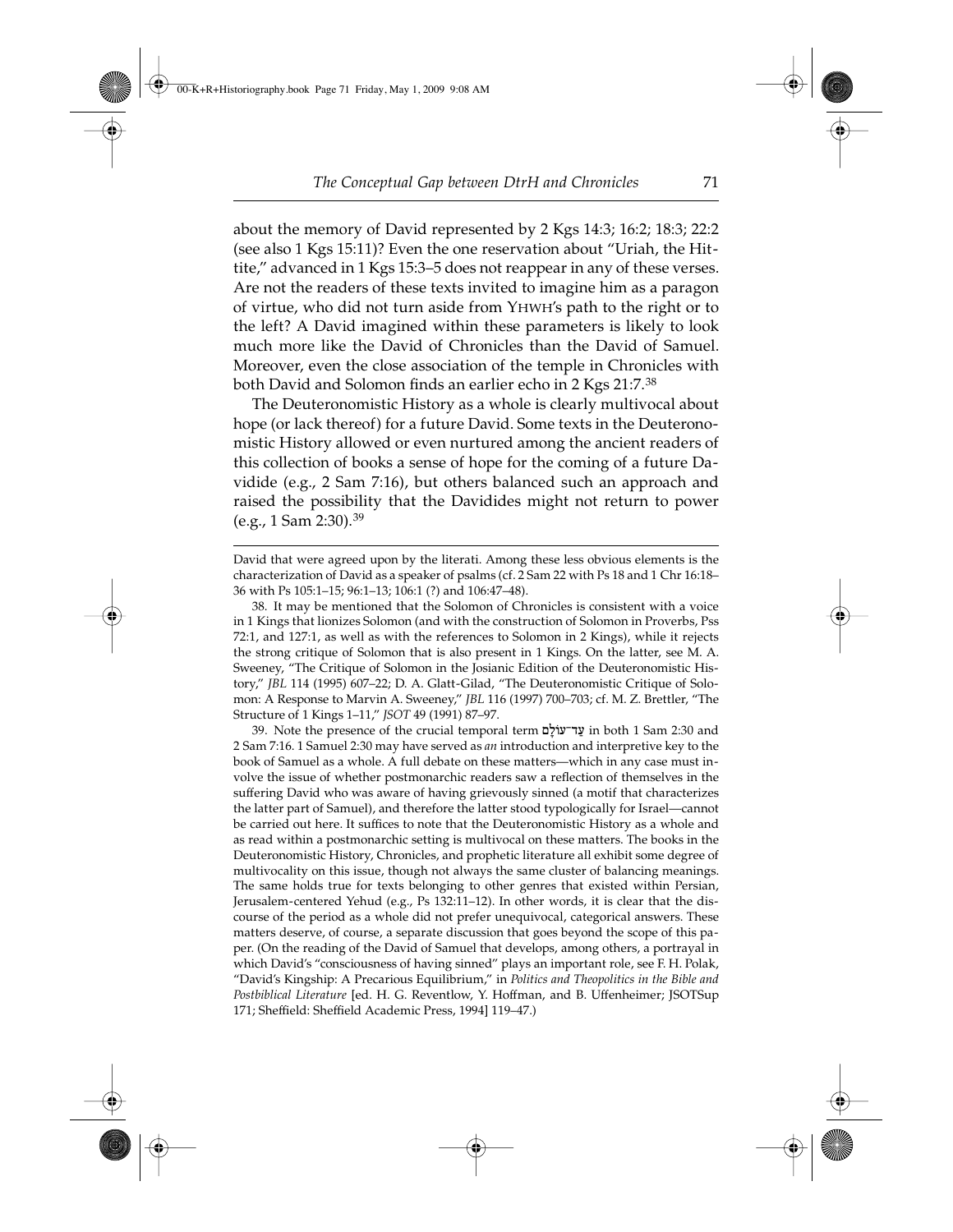To be sure, the readers of Judges are led to believe that there is a need for a monarchy, and readers of Samuel that it should be Davidic. But from the perspective of both the Deuteronomistic History and the Primary History, the failure of the divinely chosen Davidic Dynasty to shape a long-term stable society, guided by Yhwh, is not only obvious but just the last—although the most catastrophic—of an extensive series of failures of leadership models for Israel's polity,<sup>40</sup> none of which succeeds in the long run and none of which is portrayed as being successfully (or even unsuccessfully) retried. The point of bringing back this series of failures for continuous remembrance was, of course, not to convey a sense of necessary and inevitable doom, but to highlight the message that the long-term welfare and stability of Israel, including its hold on the land, did not depend on any particular type of leadership or the actions of any individual but on "following" Yhwh's teaching / "listening" to YHWH's word.<sup>41</sup> Of course, the centrality of

<sup>40.</sup> Moses, Joshua, and the elders of his time, charismatic leaders such as the judges, a prophet-priest such as Samuel, and dynastic lines of kings such as Saul's and David's are all presented in this collection of works, one after the other. Each of them obtains a promising beginning for Israel. Yet the narratives are unequivocal: each of these beginnings eventually ends up with lack of success. The readers of the Primary History and the Deuteronomistic History are informed that Moses has already been told that, after his death, Israel will act in a corrupt manner (see Deut 4:25–28; 31:16), i.e., his leadership provided an excellent "beginning" but not a stable, sociopolitical foundation for the establishment of the Israel that should be. Joshua does not appoint a successor, nor does he create a stable community in which the people follow Yhwh's teachings (see Judg 2:6– 13; see also Josh 23:12–26; 24:15–20 in which the future actions of Israel are prefigured). The book of Judges does not express in equivocal language that the judges who followed Joshua did not provide the previously mentioned foundation (e.g., Judg 2:18–19; 3:12; 4:1; 6:1). The leadership of the house of Eli is presented as a dead end and so is that of the house of Samuel (e.g., 1 Sam 2:22–34; 4:10–18; 8:1–3). Significantly, the report about the sinful behavior of Samuel's sons immediately precedes and explains the people's request for a king. The text then deals with the Saulide "experiment" and its disastrous end, which sets the stage for the Davidic Dynasty, but the latter has an even more disastrous end. On these matters and on the Primary History and the Deuteronomistic History as a truncated creation story of the divinely-guided and divinely-rewarded Israel that will and should exist in the future, see my "Looking at the Primary (Hi)story and the Prophetic Books as Literary/Theological Units within the Frame of the Early Second Temple Period: Some Considerations," *SJOT* 12 (1998) 26–43.

<sup>41.</sup> There is, of course, a multiplicity of voices about the monarchy in the Deuteronomistic History. Although diachronic in perspective, see McKenzie, *The Trouble with Kingship*, and the contributions in *Israel Constructs Its History* (ed. A. de Pury, T. Römer, and J.-D. Macchi; JSOTSup 306; Sheffield: Sheffield Academic Press, 2000) 286–314 with bibliography. Needless to say, whatever the process by which the Deuteronomistic History arrived at its present form, its ancient (Persian period) readers would not have understood the text in terms of multiple univocal redactions but as a multivocal text. For the claim that the promise to David is never compromised in the Deuteronomistic History, see J. Harvey, "The Structure of the Deuteronomistic History," *SJOT* 20 (2006) 237–58.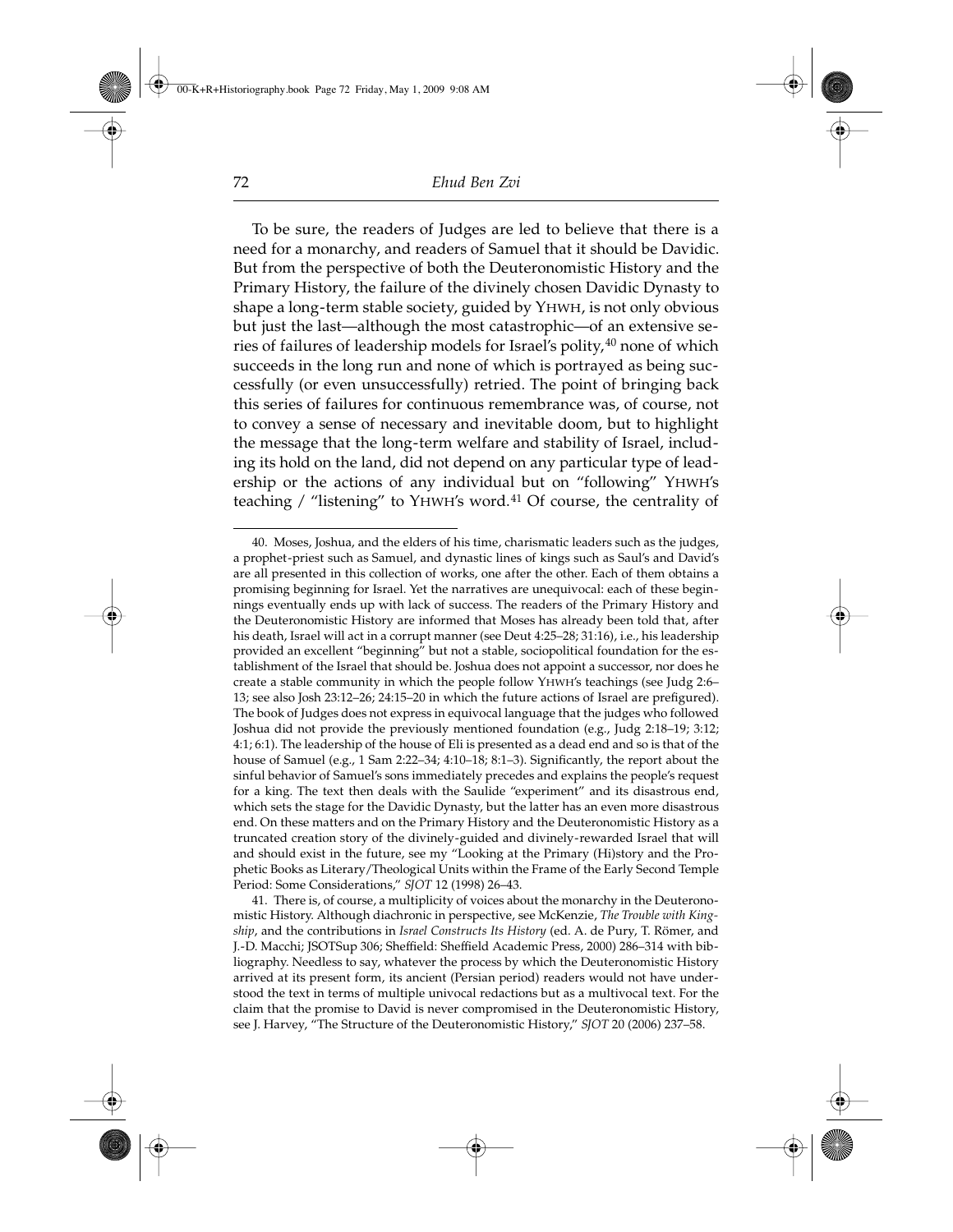the concept of following Yhwh's teaching or "listening" to Yhwh's word is a ubiquitous Deuteronomistic theme, but it is also a Chronistic theme, and in fact, stands at the ideological core of much of the Hebrew Bible, cutting across literary genres and linguistic choices.<sup>42</sup>

Finally, the Deuteronomistic History and the Primary History do not conclude with any explicit statement about a future Davidic restoration. The reference to Jehoiachin's release and his new status as one who is maintained by and becomes a life-long courtier to "the king" is consonant with the hope for a future return of the Davidides to (limited) power—after all, it tells its readers that the Davidides have survived the turmoil of history—but also connotes a strong sense of Jehoiachin's and the Davidides' (and Judah's?) acceptance of "*the* king" (i.e., the king of Babylon) as such and provides an unmistakably positive characterization of a foreign human king who is "*the* king" of the Davidides.

Despite all its differences with the Deuteronomistic History (and the Primary History), the basic approach of Chronicles regarding these matters is quite similar. For instance, on the one hand, the readers are told that Yhwh confirmed a Davidide in Yhwh's house and in Yhwh's kingdom forever, and his throne will be established forever (1 Chr 17:14; compare the careful choice of words in 2 Chr 9:8); but, on the other hand, they are told that the kingdom and the house were destroyed and that eventually Yhwh will give all the kingdoms of the earth (including, of course, Judah) to Cyrus (certainly not a Davidide) and has commanded him to build the temple for Yhwh in Jerusalem (2 Chr 36:23). Just as the Deuteronomistic History (and the Primary History), Chronicles concludes with a note that advances a positive characterization of the foreign king and implicitly calls for Israel's acceptance of his royal status over Judah, which is explicitly presented as reflecting YHWH's will.<sup>43</sup>

The highly and uniquely developed genealogy of the Davidides in 1 Chr 3 draws the attention of the readers of the book not only to its past importance but also to the fact that this lineage survived "the ravages of history."44 The report of the lineage in Chronicles may be consonant with dormant messianic or quasi-messianic aspirations such as those expressed in some prophetic books, which are focused on hopes for a distant, utopian future that will be brought about by Yhwh at the

<sup>42.</sup> See further below.

<sup>43.</sup> This feature can be easily explained in terms of the Persian-period background within which all these works reached their present compositional form.

<sup>44.</sup> See Knoppers, *1 Chronicles 1–9*, 332–36 (citation from p. 335).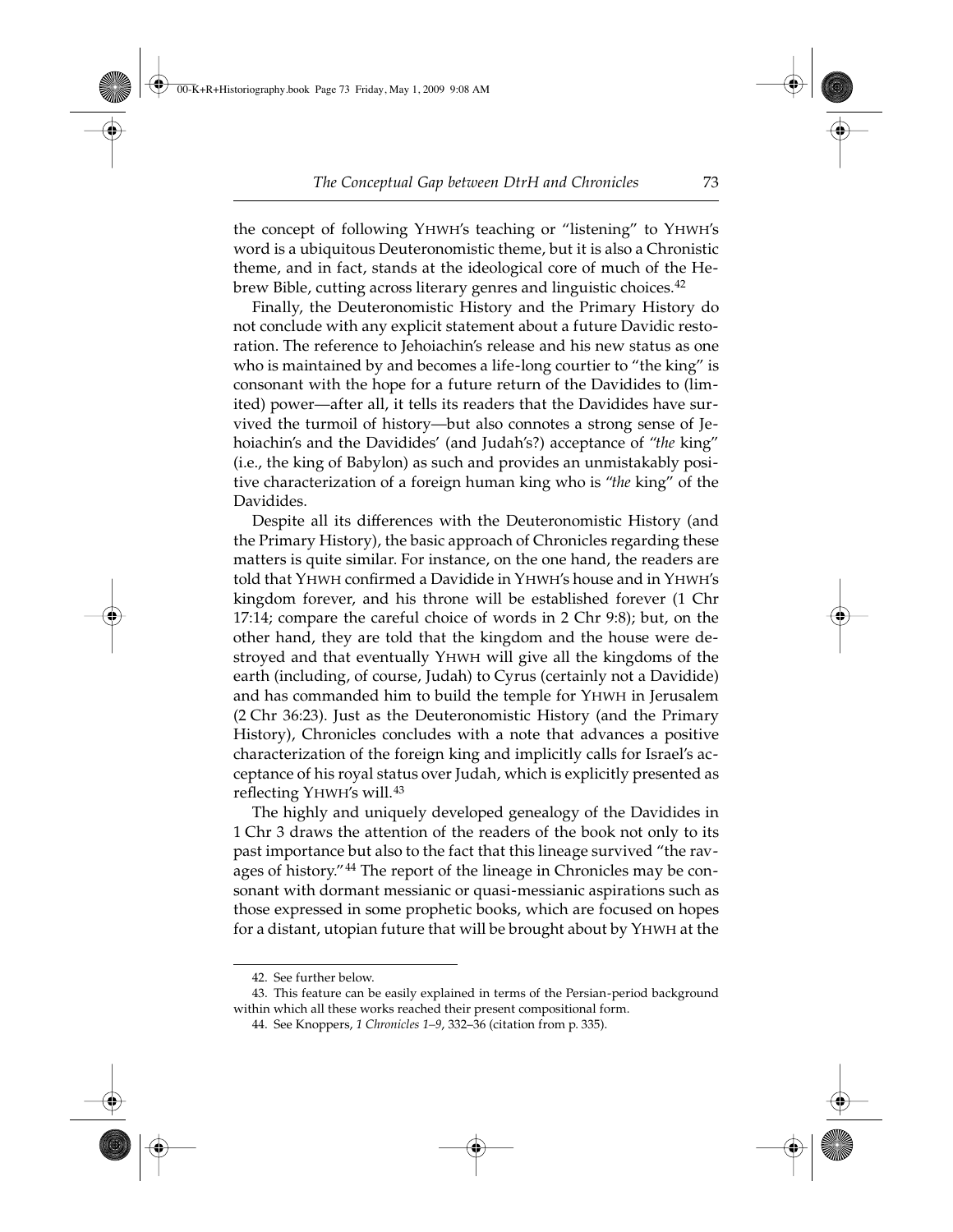time of the deity's choosing. But, even if this is the case, the genealogy likely conveyed a number of additional messages. For instance, it was an unmistakably emphatic statement about the vast decline in the status of the Davidides, from David to the later members of the lineage. This statement of decline is consonant with and reflects a status quo in which Davidides need not play their "traditional" role in the present for the community to be pious and lead its life in accordance with YHWH's will.<sup>45</sup> Moreover, a community centered around a temple already built is a community for which "David" (and "Solomon") are alive and well, as it were, through the ordinances for the cult and the temple.<sup>46</sup> All in all, the genealogy in 1 Chr 3 allowed itself to be understood by its intended and primary (re)readers in different ways, depending on the ideological and pragmatic context/s in which it was read. All these seemingly separate meanings informed and balanced each other. Similar things may be said of the take of the Deuteronomistic History and the Primary History and of prophetic literature for that matter on David and his dynasty.

## *The Exclusive Legitimacy of the Davidic Dynasty in the Monarchic Period*

Both the Deuteronomistic History and Chronicles emphasize the legitimacy of the Davidic Dynasty. In Chronicles, northern dynasties are by definition illegitimate, but the (re)readers of 1 Kgs 11:29–38 are told that Jeroboam would have initiated an enduring dynasty that was legitimate in the sight of Yhwh. Chronicles rejects a voice of this sort in the Deuteronomistic History, but its position seems to be not so far from the one reflected in 2 Kgs 17:21a, according to which the crowning of Jeroboam and Israel's rejection of the House of David are sins in themselves. Moreover, the LXX version of the division of the kingdom, which is itself as "Deuteronomistic" as the MT (and which may or may not precede the MT version) portrays Jeroboam as one who wanted to

<sup>45.</sup> This perspective may be compared with the issues raised in the previous discussion about the failure of all models of leadership to achieve these goals, by themselves, according to the Deuteronomistic History and the Primary History.

<sup>46.</sup> For a discussion on these matters as they pertain to Chronicles, see Knoppers, *1 Chronicles 1–9*, 332–36; and my contribution to "In Conversation and Appreciation of the Recent Commentaries by S. L. McKenzie and G. N. Knoppers," in Melody D. Knowles, ed., "New Studies in Chronicles: A Discussion of Two Recently-Published Commentaries," *Journal of Hebrew Scriptures* 5/20 (2004–5) 39–43, and Knoppers's response in the same (pp. 88–93). Also see the excursus in my "Gateway to the Chronicler's Teaching: The Account of the Reign of Ahaz in 2 Chr 28,1–27," *SJOT* 7 (1993) 216–49 (republished in *History, Literature and Theology in the Book of Chronicles* [London: Equinox, 2006] 230–31).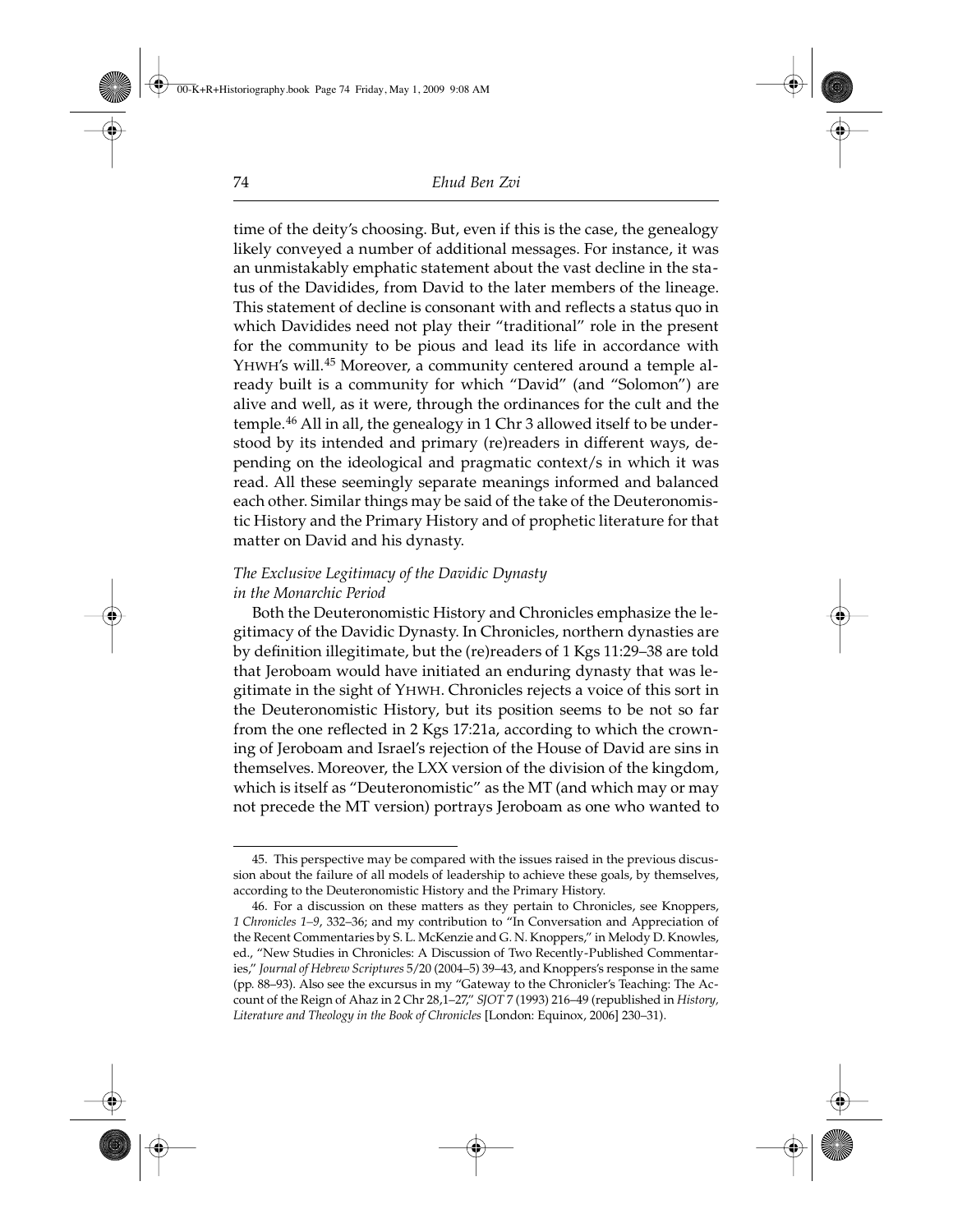make a ruling dynasty by and for himself and, as such, in opposition to YHWH and doomed from the beginning.<sup>47</sup> Again, Chronicles is not so far from voices within the Deuteronomistic tradition.

#### *Divine Teaching (Torah)*

The Deuteronomistic History and Chronicles share a general world view according to which Yhwh's teaching is central to Israel and to its identity. As mentioned above (pp. 72–73), both histories communicate to their readers that the fate of Israel depends, not on any model of leadership, but on whether Israel follows Yhwh's teaching or rejects it.48 Time and time again, both the Deuteronomistic History and Chronicles associated and asked their readers to associate this teaching/Torah with a written record (of teachings) to be read (e.g., Deut 17:18–19; Josh 1:8; 8:31–32; 23:6; 24:26; 2 Kgs 14:6; 22:8; 1 Chr 16:40; 2 Chr 17:9; 23:18; 25:4; 31:3; 34:14–15).49 For the present purposes, there is no need to dwell on the social and ideological significance of the emphasis on the written character of divine teaching or on the implications of a so-called nomistic viewpoint. It suffices to notice that these positions are central to the Deuteronomistic History (at least in its present form) and Chronicles and that they were imprinted in the minds of their respective readerships. It is significant that the same general considerations about writtenness apply to the prophetic books, which present themselves to their readers as Yhwh's word, and that the "nomistic" viewpoint is so prevalent in the larger discourse of postmonarchic Yehud that it is even retrojected into their constructed memories of the patriarchs (see Gen 26:5; cf. Deut 11:1).

It is worth stressing that both the Deuteronomistic History and Chronicles include the crucial episode of the finding of the book of the divine teaching during Josiah's period, and both emplot it such a way that it communicates to the readers the symbolic priority of the written authoritative text over the temple,<sup>50</sup> even if the temple is central in

<sup>47.</sup> See A. Schenker, "The Division of the Kingdom in the Ancient Septuagint: LXX 3 Kingdoms 12.24 a–z, MT 2 Kings 11–12; 14 and the Deuteronomistic History," in *Israel Constructs Its History* (ed. A. de Pury, T. Römer, and J.-D. Macchi; JSOTSup 306; Sheffield: Sheffield Academic Press, 2000) 214–57.

<sup>48.</sup> The same holds true for the Primary History. The view of the constructed patriarchal period in Gen 26:5 is particularly worth noting.

<sup>49.</sup> Following Yhwh's teaching/word requires knowledge of it. Once Yhwh's teaching is construed as being present in written texts, the literati, at least in their own eyes, become absolutely necessary, because they serve as brokers of Yhwh's knowledge and word to the general population.

<sup>50.</sup> See, for instance, T. Römer, "Du Temple au Livre: L'idéologie de la centralization dans l'historiographie deutéronomiste," in *Rethinking the Foundations: Historiography in the*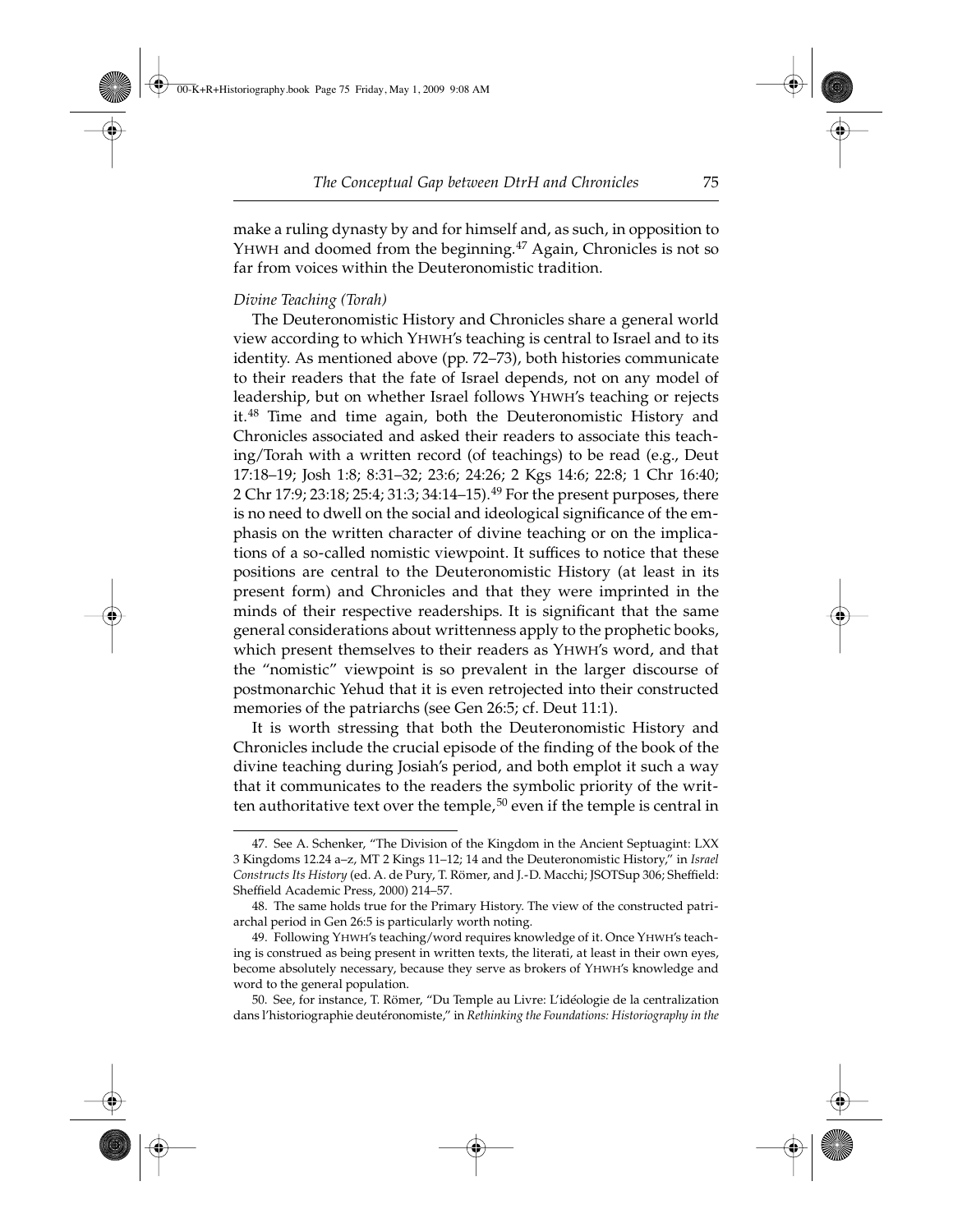both works. In either case, the text they carry is fully congruent with the text-centered nature of the Persian period in Israel and with the social and ideological processes that led to the production of prophetic, historical, and pentateuchal books at this time and in these communities. In either case, two crucial ideological points are conveyed: (a) the written teaching of Yhwh legitimizes the temple, not the other way around; and (b) Israel may live without a temple, but Israel may not exist without Yhwh's teaching.

To be sure, readings of the Deuteronomistic History as a standalone textual record suggested to its readers that the written teachings, and in particular Josiah's book resembled but did not equate with the book of Deuteronomy.51 In contrast, the readers of Chronicles, for whom the concept of Scripture was central, were asked to imagine an integrative Scripture that includes Deuteronomy as well as other pentateuchal texts. Yet one must keep in mind that the ancient readers of Chronicles likely read the Deuteronomistic History, not only as a stand-alone textual record, but also in a way that was informed by pentateuchal texts. In this respect, they would have read the Deuteronomistic History as part and parcel of the Primary History. This sort of reading would have provided them with an additional understanding of the identity of Josiah's book, this time in terms consonant with the world view of Chronicles.

# *"National" History and "All Israel": Transtemporal, Ideologically Conceived Israel*

Both the Deuteronomistic History and Chronicles belong to the genre of "national" history. Both tell the story of an ethnotheological, transtemporal entity, "Israel."52 The very existence of these histories points not only to a sense of group self-awareness among the composers and readers of the histories but also to (a) the readers' selfidentification as Israel and (b) the centrality of people's corporate, transtemporal identity in their ideological discourses. In fact, the only other permanent and central character in the histories, besides Israel,

52. This is, of course, the case of the Primary History, as well.

*Ancient World and in the Bible: Essays in Honour of John Van Seters* (ed. T. Römer and S. L. McKenzie; BZAW 294; Berlin: de Gruyter, 2000) 207–25. I discussed these matters as they relate to the account in Kings in my "Imagining Josiah's Book and the Implications of Imagining It in Early Persian Yehud" (*Studien zur Sozial- und Religionsgeschichte Israels und seiner Umwelt: Festschrift für Rainer Albertz zu seinem 65. Geburtstag* [AOAT 250; Münster: Ugarit Verlag, 2008) 193–212) and as they relate to Chronicles, in "Observations on Josiah's Account in Chronicles."

<sup>51.</sup> See my "Imagining Josiah's Book."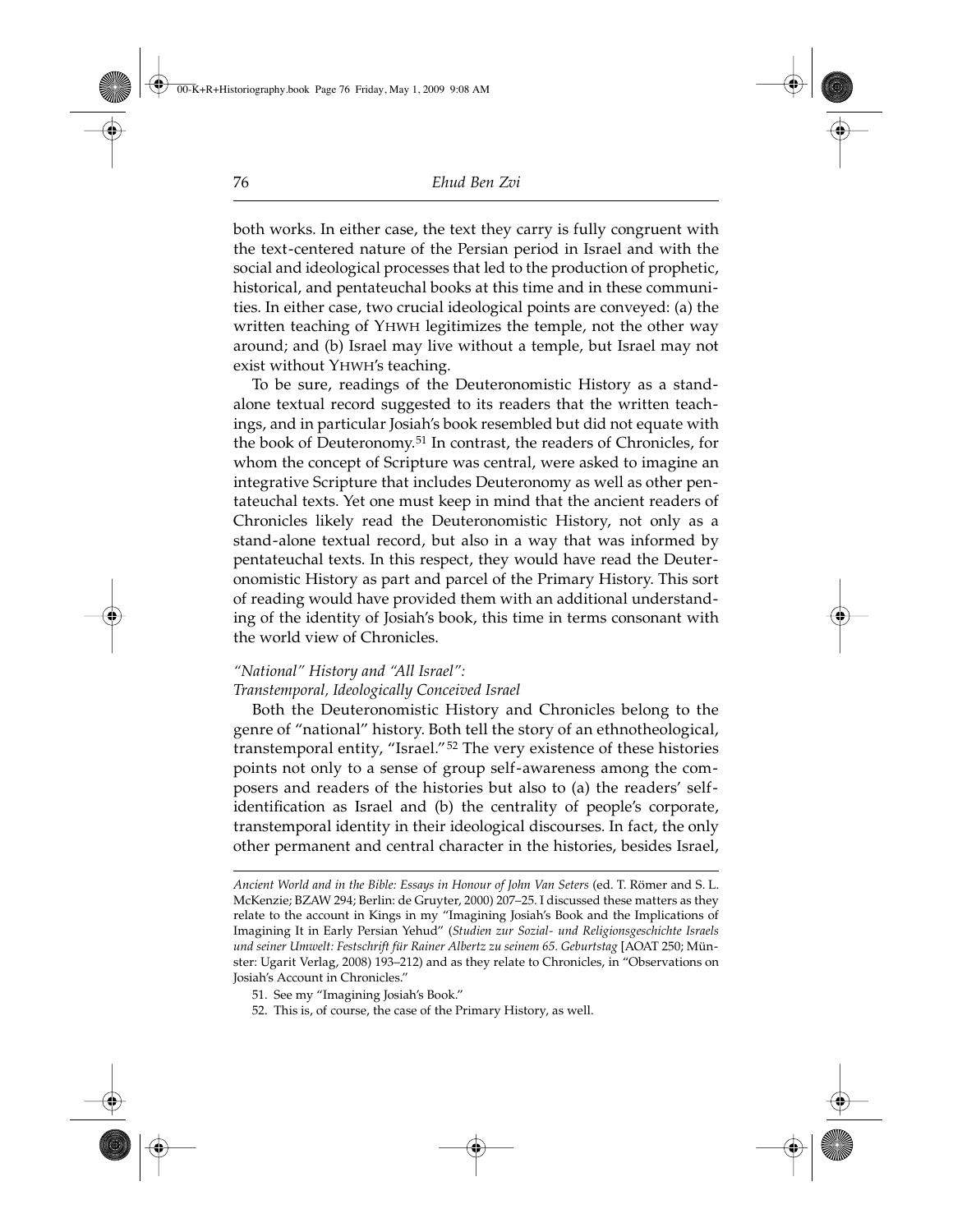is Yhwh, the God of Israel. Whereas "national" histories are rare in the ancient Near East prior to the Hellenistic era (they may represent a response of cultural "peripheries" in interaction with the Achaemenid or later Hellenistic empires), $53$  "national histories" are the norm in ancient Israelite historiography. This historiography is strongly shaped by the powerful sense of "ethnocultural" centrality that characterized the postmonarchic and most likely Persian-period works that eventually became included in the HB. It is particularly significant that the ethnocultural group at the center of these works is never political Judah or Yehud but a religious ethnocultural and transtemporal group, a theologically conceived Israel at whose center stood Jerusalem and Judah since David's times, by divine decision.

To be sure, there are differences. The Deuteronomistic History conveys the centrality of "all Israel" by means of books such as Deuteronomy, Joshua, Judges, Samuel, and by the "synchronistic" retelling of northern and southern histories that constructs a world in which the life of the two kingdoms is understood as deeply intertwined. This is not the main way in which the concept of "all Israel" is shaped and reflected in Chronicles, but a very similar basic concept may be found there.54 Moreover, the relation and ideological subordination of the northern kingdom and its past to Judah is reflected and shaped in different forms. Thus, for one thing, the Jerusalem-centeredness of "all Israel" along with the ideological marginality of northern Israel are communicated in the Deuteronomistic History by the rhetorical use of the fall of the northern polity and the characterization of its sin in terms of a warning message to Judah/Jerusalem in the world portrayed in the book. The demise of the northern realm is also used as an interpretive key for the description of the events in Judah from the perspective of the ancient readers of the book of Kings (especially with respect to 2 Kgs 17:7-17).<sup>55</sup> Chronicles, instead, explicitly refers to the northern polity only in terms of its interaction with Judah, presents the latter as the real stage on which the fate of Israel is decided and as the

<sup>53.</sup> Cf. A. Momigliano, "Eastern Elements in Post-exilic, Jewish, and Greek Historiography," *Essays in Ancient and Modern Historiography* (Middletown, CT: Wesleyan University Press, 1977) 25–35. Compare and contrast A. Kuhrt, "Israelite and Near Eastern Historiography," in *Congress Volume: Oslo 1998* (ed. A. Lemaire and M. Sæbø; VTSup 80; Leiden: Brill, 2000) 257–79 (esp. pp. 268–76). For examples of historiographical works by and about "peripheries" in Hellenistic times, see the works of Berossus and Manetho.

<sup>54.</sup> See in the latter, for instance, the role of genealogies, and texts such as 2 Chr 28:9– 15; 30:1–11; 31:1.

<sup>55.</sup> It is worth noting that many of the sins explicitly mentioned in 2 Kgs 17:7–17 reflect the Deuteronomistic portrayal of cultic (mis)behavior in Judah specifically.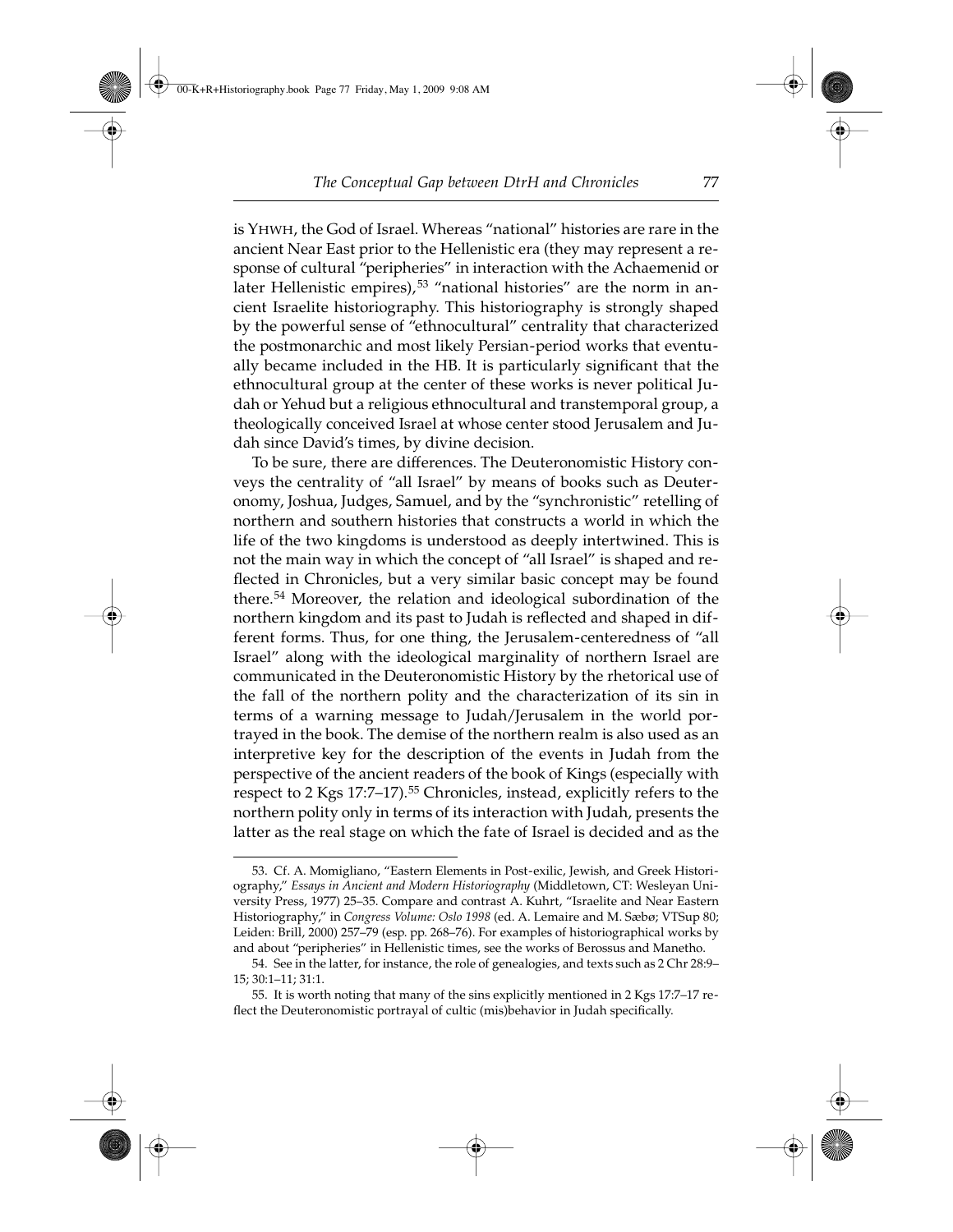main manifestation of Israel. In other words, Chronicles communicates a similar sense of Jerusalem-centeredness and of northern marginality but through other rhetorical means.<sup>56</sup>

In sum, despite all their differences, the Deuteronomistic History and Chronicles shared an understanding that "all Israel" was at the center and, for both, "all Israel" was Jerusalem-centered. Both shared an understanding of northern Israel as part and parcel of "Israel" while at the same time peripheral to an "Israel" whose center was in Jerusalem and Judah. Needless to say, the same holds true for the rest of the works that ended up in the Hebrew Bible with the exception of the pentateuchal books, which were co-opted into this view in Yehud as they were read in a way informed by the Deuteronomistic History or by Chronicles.57

# *Constructions of "The Other": The "Israelitization" of the "Pious" Other and Exclusionary Boundaries*

Both the Deuteronomistic History and Chronicles construe similar boundaries around "all Israel." As they do so, they construe "the other." It is worth noting that both contain reports that serve to partially "Israelitize" the "pious other"—that is, to construe the "pious other" in terms of ideal Israelite norms of behavior, while at the same time maintaining its foreign character. The speech of the queen of Sheba in 2 Chr 9:5–8, which constitutes an excellent illustration of this tendency, has a very clear parallel that constructs the same meaning, insofar as it is relevant to the point discussed here, in 1 Kgs 10:6–9. Huram's letter in 2 Chr 2:10–15, which is another excellent illustration, is consonant with and perhaps may be seen as an expansion and development of a characterization already implied in 1 Kgs 5:21. To be sure, Chronicles and the Deuteronomistic History are not the only texts that show converging lines in this regard. For instance, the Primary History and Jonah are similar to them in exhibiting this motif.58 In other

<sup>56.</sup> I discussed the way in which northern Israel is presented as marginal in my *History, Literature and Theology*, 195–209.

<sup>57.</sup> Thus, for instance, the story of the golden calf becomes a diatribe against northern sanctuaries, and the tabernacle becomes a direct precursor of the temple in Jerusalem and the like. On Exod 32 and 1 Kgs 12:25–33, see M. Aberbach and L. Smolar, "Aaron, Jeroboam, and the Golden Calves," *JBL* 86 (1967) 129–40. See also the excellent discussion of the interplay between pentateuchal traditions and Jerusalem-centered texts by A. G. Auld, "Leviticus: After Exodus and before Numbers," in *The Book of Leviticus: Composition and Reception* (ed. R. Rendtorff and R. A. Kugler; VTSup 93; Leiden: Brill, 2003) 41– 54 (esp. pp. 43–48) and the examples provided there.

<sup>58.</sup> Concerning the Primary History, see, for instance, Gen 14:18–20; Exod 18:10–11. The sailors and the repentant Ninevites in Jonah provide another example.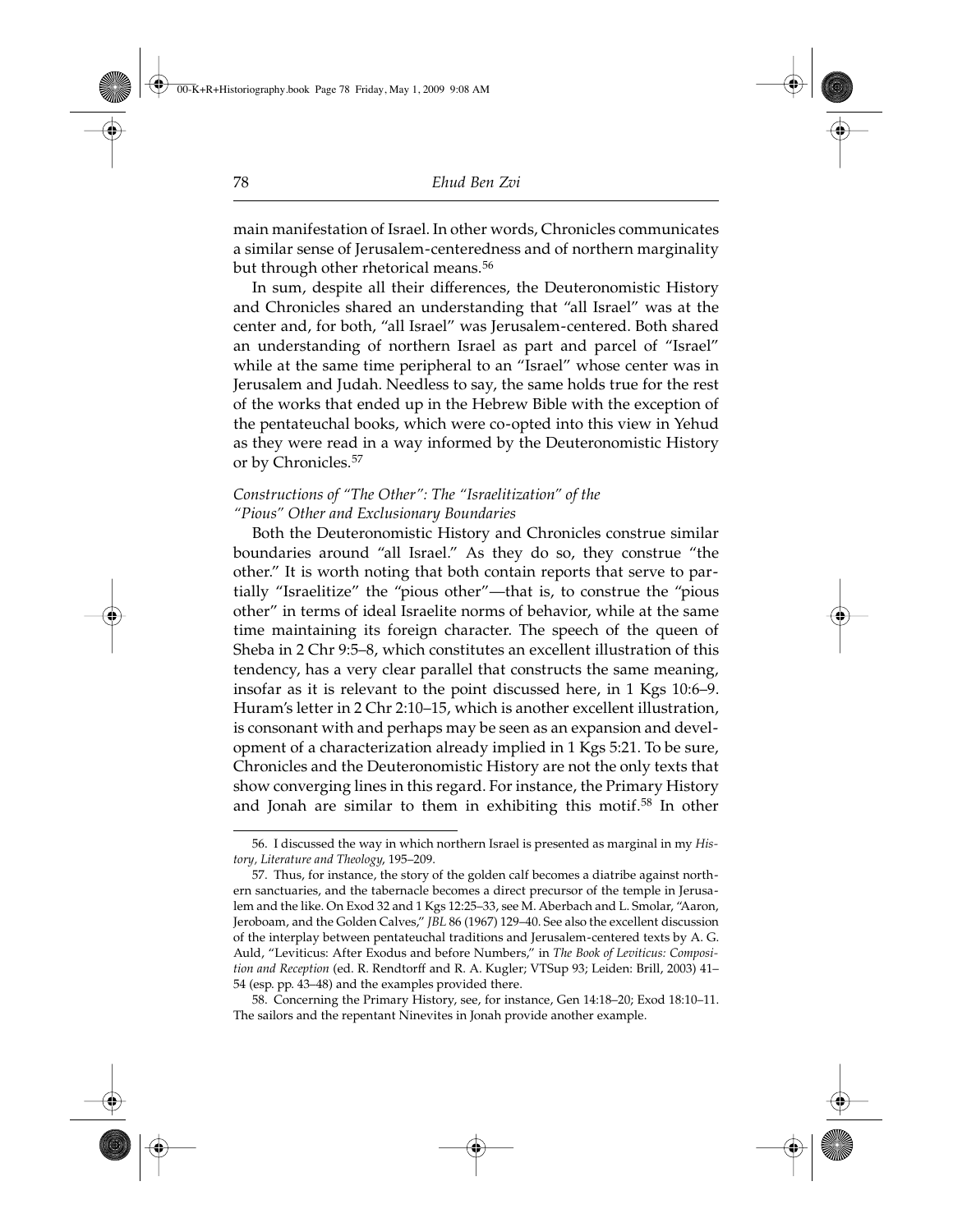words, both the Deuteronomistic History and Chronicles show elements of a larger discursive attitude.

As for patterns of explicit exclusion and oppression of the other, one clear example will suffice. It is well known that in the world of Chronicles non-Israelites were conscripted for forced labor by Solomon but not Israelites (see 2 Chr 2:16–17; 8:7–9). This is usually contrasted with the picture emerging from 1 Kgs 5:27–32 (cf. also 1 Kgs 11:28). But again, this was not really an innovation of Chronicles, because it actually reflects the approach and image of the past explicitly stated in 1 Kgs 9:20–22. The real difference between the Deuteronomistic History and Chronicles here is that the Deuteronomistic History is multivocal, while Chronicles takes up only one of the voices that existed in Deuteronomistic tradition.

#### *Constructing Other Dynasties: The House of Ahab*

How does Chronicles construe Israelite royal dynasties other than David's that existed within the world of knowledge of the ancient readers of Chronicles? Of course, they are illegitimate and sinful (see above), but is there something else in their characterization that plays an important role in Chronicles' construction of the past and to which the readers of Chronicles are asked to pay attention by clear markers in the text? Certainly, there is not much reference to any of them in Chronicles, but given the lack of narrative about the northern kingdom, it is worth noting that Chronicles does refer to Ahabites. Moreover, the House of Ahab plays a particularly important ideological role that is saliently marked in Chronicles: Ahabites are implicitly, but saliently, construed as possessing a quasi-mythical power to entice Davidic kings, including some of the best of them. These kings approach the House of Ahab again and again, not only for no apparent reason, but also contrary to any reasonable expectation. For instance, in Chronicles Jehoshaphat is at the height of his power when he initiates an alliance with Ahab, for which he has no rational need within the world portrayed in the book (see 2 Chr 17:1–18:1). He is then induced by Ahab to wage war against Aram (ויסיתהו; see 2 Chr 18:2) and almost loses his life as a result. The often noted difference between 2 Chr 20:35–37 and 1 Kgs 22:49–50 is also consistent with the tendency in Chronicles to stress the power of the Ahabites to lead Davidic kings astray.59 Jehoshaphat's successor, Jehoram, is the addressee of a letter

<sup>59.</sup> On the account of Jehoshaphat in Chronicles, see G. N. Knoppers, "Reform and Regression: The Chronicler's Presentation of Jehoshaphat," *Bib* 72 (1991) 500–524. The difference between 2 Chr 20:35–37 and 1 Kgs 22:49–50 reflects a number of matters. For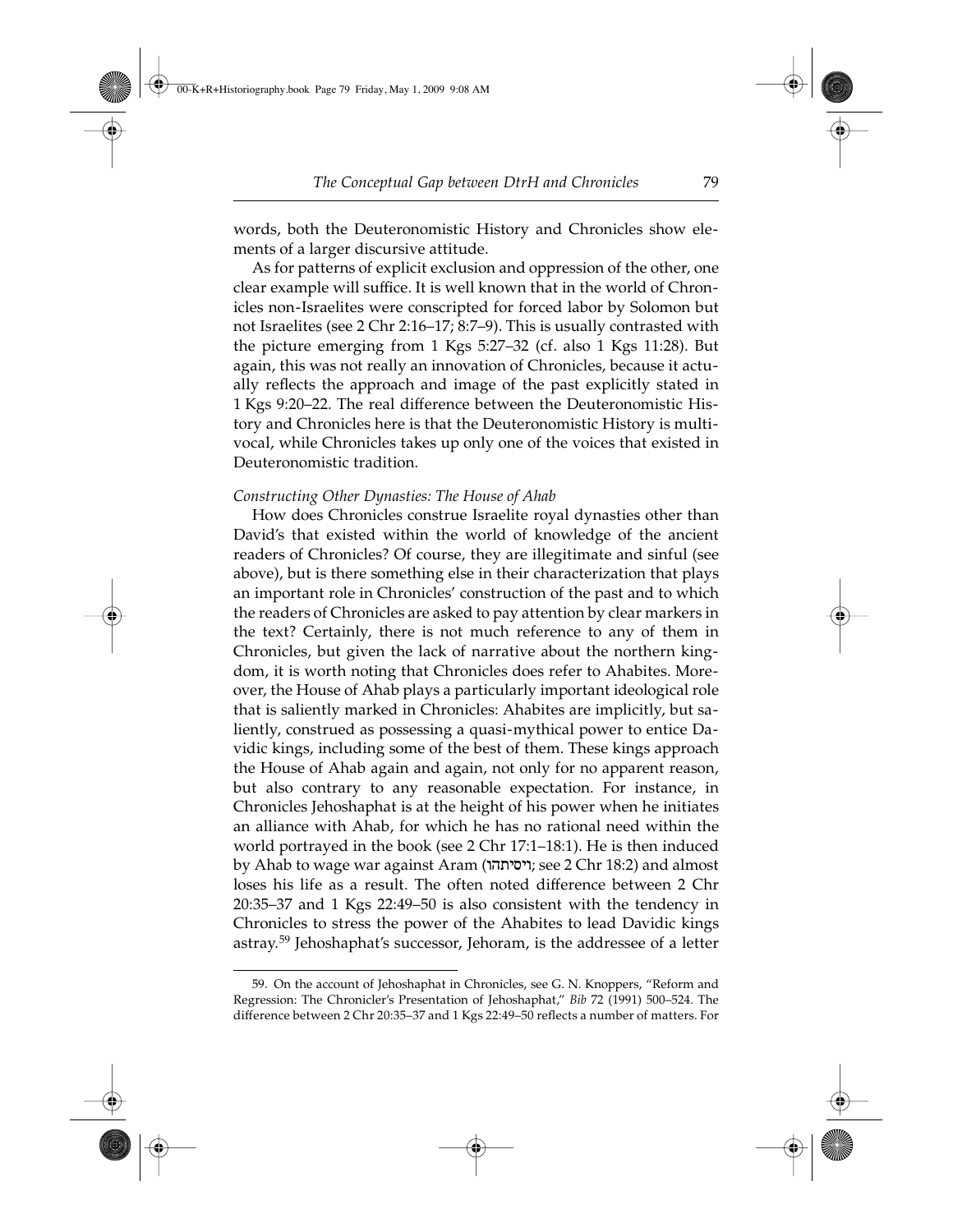that draws the attention of the readers of Chronicles to his irrational aping of the ways of the House of Ahab (2 Chr 21:12–15; cf. 2 Chr 21:6). Not only is no comparable letter sent to any other Davidic king in Chronicles, but the sender is identified as Elijah, a central figure in the discourse/s of postmonarchic Israel. Even more remarkable is that the readers of Chronicles were explicitly informed that Ahaziah, Jehoram's successor, was 42 years old when he became king (2 Chr 22:2). This is one of the cases in Chronicles in which its ancient readers were explicitly required to approach the text with a non-mimetic strategy of reading. After all, they were informed *twice*, including once in the immediate literary context of 2 Chr 22:2 that his father could not have been older than 40 when he died and was succeeded by Ahaziah (2 Chr 21:5, 20) and *twice* that Ahaziah/Jehoahaz was his youngest son (2 Chr 21:17; 22:1).<sup>60</sup> Surely, ancient readers knew that Jehoram could not have begotten his youngest son, never mind the older brothers, before he himself was born. As in similar cases in which a narrowly referential reading of Chronicles makes no sense, seeming incongruity serves to draw the attention of readers to the "true" message of the text.<sup>61</sup> In this case, the point is to highlight an unequivocal image of Ahaziah as a mature person at the time of his ascension to the throne king. He was not a boy<sup>62</sup> simply influenced by his Ahabite mother and members of her house (see 2 Chr 22:2–5) but an adult, 42 years of age, a mature Davidic king who should have been able to make his own decisions but in fact simply did what the Ahabites told him to do. The Davidic king, due to Ahabite influence, became like a boy—a simple Ahabite pawn with no will of his own. Significantly, the inability of the Davidic kings to stand up to the Ahabites in general and, in particular, the timidity of

the present purposes, it suffices that this difference is consistent with the tendency in Chronicles to stress the power of the Ahabites to lead Davidic kings astray.

<sup>60.</sup> It is worth stressing that Chronicles diverges from (MT) Kings on the reported age of Judahite kings at the point when they came to the throne. The only other case concerns Jehoiachin (2 Chr 36:9; cf. 2 Chr 24:8).

<sup>61.</sup> For a general discussion of the rhetorical value of this construction from the perspective of the readers of Chronicles, along with its implications for understanding the ancient modes of reading Chronicles and numerous other examples, see my *History, Literature, and Theology*, 44–77.

<sup>62.</sup> Numerous markers in the text might have suggested that he was young when his father died. See the double reference to his being the youngest of his brothers, the connotation of 21:17, the sense of temporal proximity conveyed by the literary proximity of 2 Chr 21:16–17 and 18–19, and the statements that he followed the advice of his mother and 2 Chr 22:3b. On the use of literary proximity to convey temporal proximity, see Kalimi, *Reshaping*, 18–34.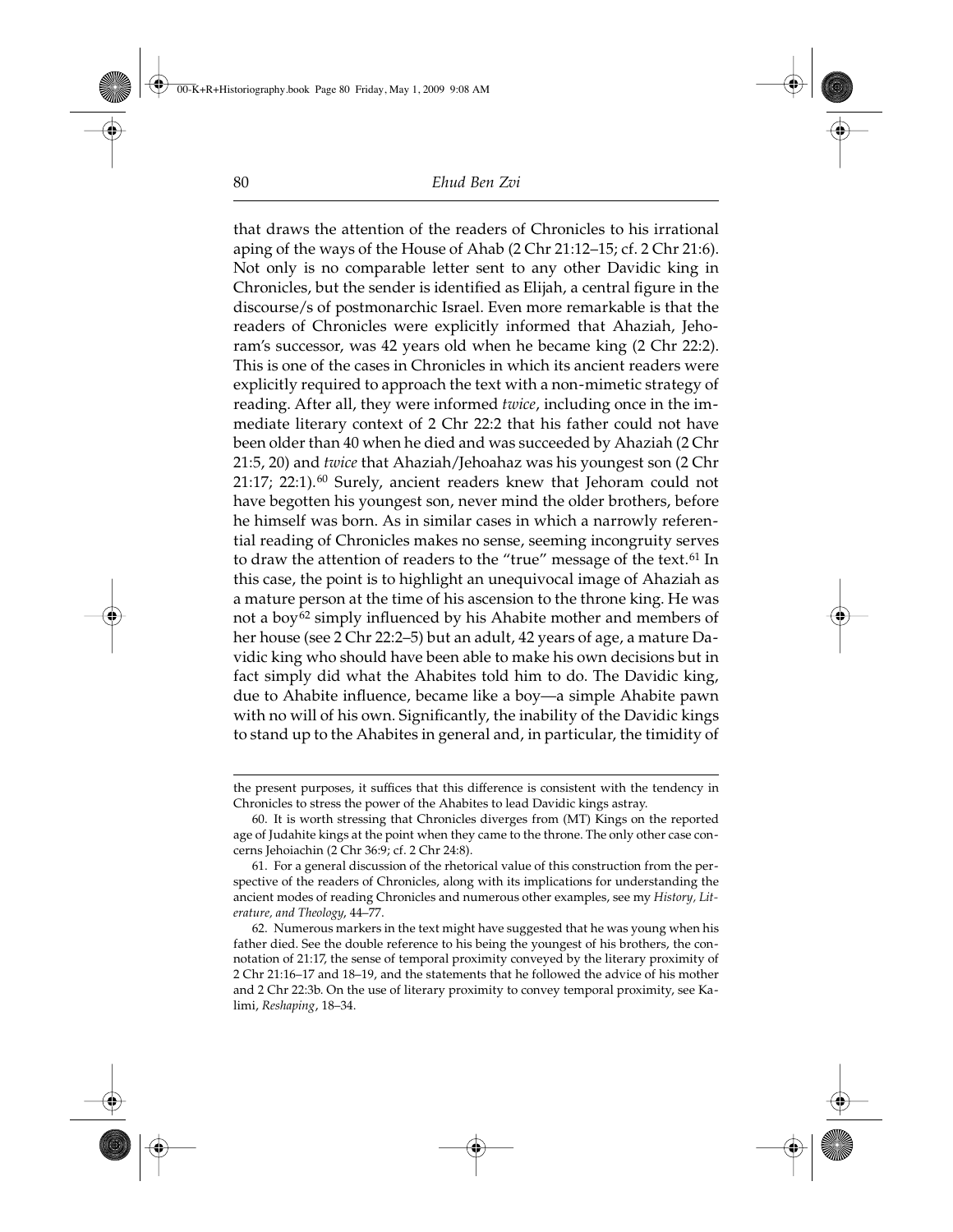Ahaziah led directly to a Judah in which no Davidic king reigned for about a sabbath of years and caused the dynasty itself to totter at the brink of extinction. From the perspectives of the readers of Chronicles, all these considerations evoked and reinforced a mental association between the House of Ahab and the eventual destruction of monarchic Judah and the fall of the Davidic line.<sup>63</sup>

Any reader of Chronicles and the Deuteronomistic History would easily notice vast and obvious differences between the narratives about the Ahabites in Kings and the references to them in Chronicles (see, for instance, the presence of extensive Elijah and Elisha narratives in Kings). This said, some common conceptual elements do appear. First, it is really the House of Ahab, not of Omri. Second, it is not a "regular" Israelite dynasty in Kings either. The narrative space given to the Ahabite period in northern Israel far surpasses the narrative space given to any other northern dynasty. Moreover, the coverage given to the reign of Ahab surpasses the space allocated to most kings of either Judah or Israel. Thirdly, although on the whole very negative, the image of the Ahabites (and particularly Ahab) is multifaceted also in both Kings and Chronicles. Fourthly, and even more important, Ahabites are construed in Kings as influencing and even partially shaping the conduct and future of Davidic kings.<sup>64</sup> In fact, there is a clear voice in Kings that construes the fall of the Davidic House as a result of the actions of kings of Judah who followed the model of the Ahabites, even centuries after their death. The account of Manasseh is partially evocative of the image of Ahab both directly (cf. 1 Kgs 16:33 with 2 Kgs 21:3) and indirectly, since the readers of Kings were supposed to construe Ahab (and the Ahabites, by extension) as a paradigmatic embodiment

<sup>63.</sup> It is worth noting that, despite all these central ideological features, the portrayal of the House of Ahab in Chronicles is not flat at all or one sided, but multifaceted. I discussed some of these matters mentioned above, the general portrayal of the House of Ahab in Chronicles, and its value for any historical reconstruction of the historical Omrides in my "The House of Omri/Ahab in Chronicles," in *Ahab Agonistes: The Rise and Fall of the Omri Dynasty* (ed. L. L. Grabbe; Library of the Hebrew Bible/Old Testament Studies 421 / European Seminar on Methodology in Israel's History 6; London: T. & T. Clark, 2007) 41–53.

It is likely that the association of the House of Ahab with the fall of the House of David has to do with the image of Athaliah (an Ahabite) as the only non-Davidic ruler of Judah and the associated image of the near fall of the Davidic Dynasty at the time. In Chronicles, however, the House of David could not be replaced by an Ahabite or, for that matter, by any other Israelite.

<sup>64.</sup> Aside from well-known narratives, such as 1 Kgs 22 and 2 Kgs 3, see the statements in 2 Kgs 8:18, 27, and esp. 21:3.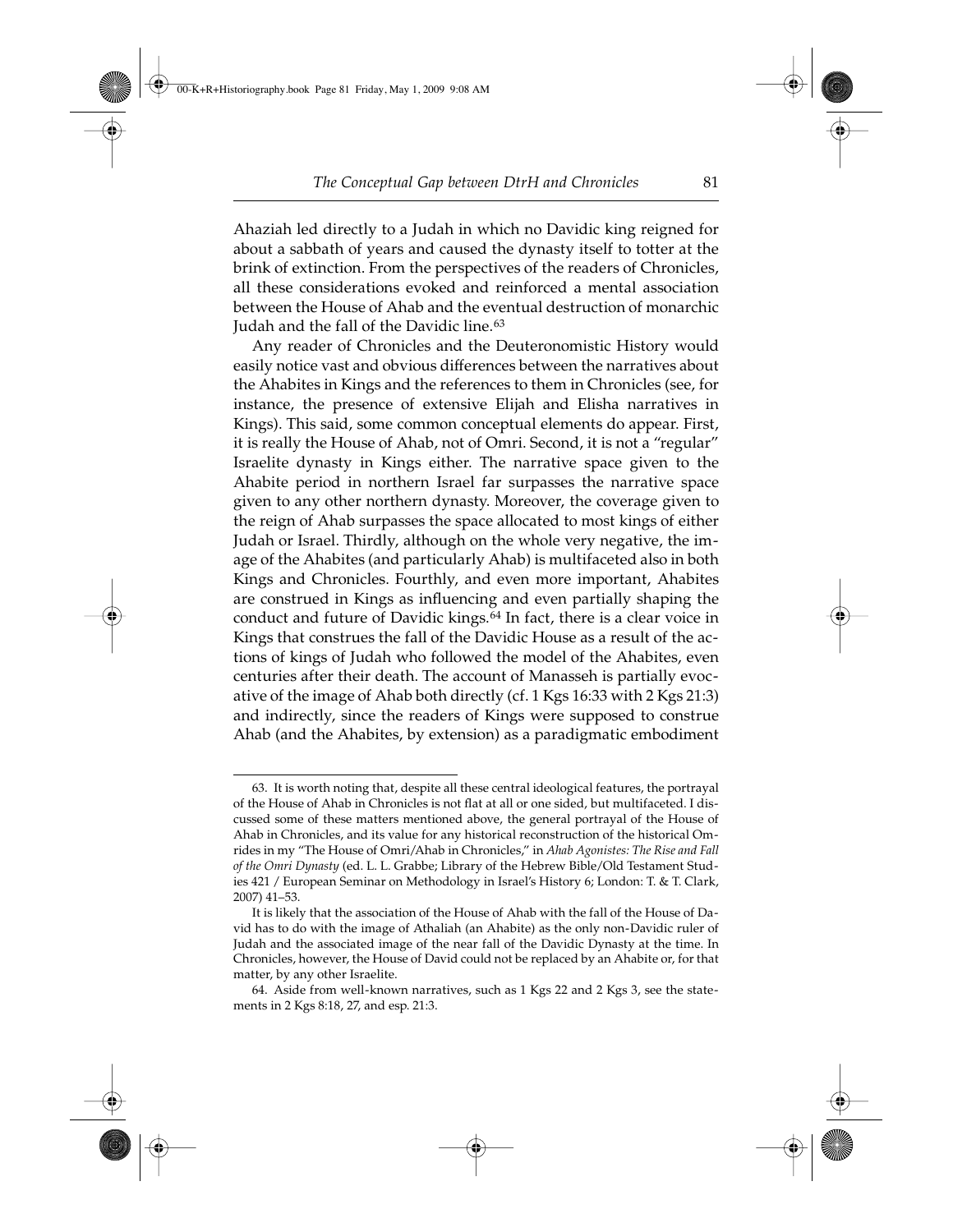of the sinful behavior of the kings of (northern) Israel and their people (see 2 Kgs 17:11\*, 16–17\* and 23:8\*, 4a\*; see also 21:3).65 In other words, the Deuteronomistic History led its readers to create a mental association between the House of Ahab and the eventual destruction of monarchic Judah and the fall of the Davidic line. To be sure, Chronicles develops further some aspects of the construction of the Ahabites, but in some central matters the Deuteronomistic History showed Chronicles the way. Despite all the differences between them, when it comes to the main ideological attributes associated with the House of Ahab among postmonarchic literati (cf. Mic 6:16), Chronicles develops in a particular way what already existed at least in an incipient way in the Deuteronomistic History.

#### *Historiographical Commonalities*

A large number of additional observations or sets of observations in the category of converging lines of historiography may be advanced. A few examples suffice. There are numerous cases in which Chronicles implicitly interacted with claims advanced in the Deuteronomistic History—even if the latter are omitted in Chronicles—as it advanced a different, counter or complementary image of the past evoked in the Deuteronomistic History. For instance, one of the reasons for the presence of the list of fortified cities in Chronicles' account of Rehoboam's reign is the reference in 1 Kgs 12:25 to Jeroboam's building projects.<sup>66</sup> Whereas the Deuteronomistic History and Chronicles differ a great deal in the details, the two can interact, because they both share a "set of rules for the rhetorical game."

This observation, in turn, leads us to the numerous converging lines between the Deuteronomistic History and Chronicles (and the Primary History, for that matter) that are related to matters of historical writing. For instance, it was neither expected nor demanded of the readerships of Chronicles, the Deuteronomistic History, or the Primary History that one must approach these works only from the perspective of

<sup>65.</sup> Much has been written on the account of Manasseh in Kings. Among recent monographs, see Percy S. F. van Keulen, *Manasseh through the Eyes of the Deuteronomists: The Manasseh Account (2 Kings 21:1–18) and the Final Chapters of the Deuteronomistic History* (OtSt 38; Leiden: Brill, 1996); Francesca Stavrakopoulou, *King Manasseh and Child Sacrifice: Biblical Distortions of Historical Realities* (BZAW 338; Berlin: de Gruyter, 2004). For my own contribution, see "The Account of the Reign of Manasseh in 2 Kgs 21:1–18 and the Redactional History of the Book of Kings," *ZAW* 103 (1991) 355–74 and the bibliography there.

<sup>66.</sup> See my *History, Literature, and Theology,* 103–6.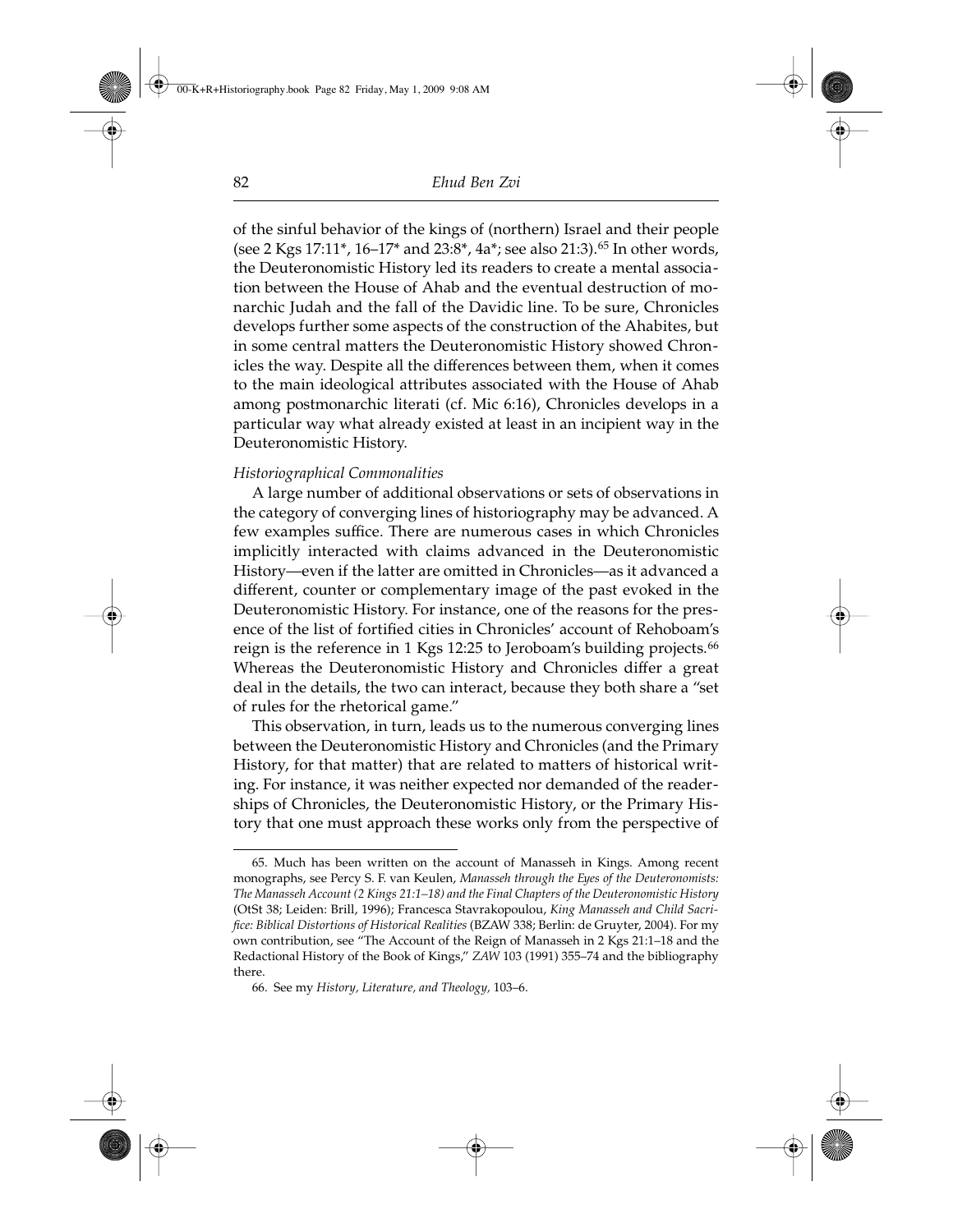full and complete mimesis between past events and historical narrative.<sup>67</sup> From the perspective of the (implied) authorship and readership of these three histories, the point was not what exactly happened but what can be learned from or taught by a story about what happened.<sup>68</sup>

One may note also that both the Deuteronomistic History and Chronicles understood successful royal building activities and multiplication of progeny as blessings,<sup>69</sup> and both used the rhetorical tool of referring to existing written sources to convey authority, while at the same time claiming implicitly to supersede and supplant them as the main sources of knowledge for the community. This is because they purported to convey to the community all the information that was really important for it, while the remainder is construed as "the rest [i.e., the least important] of the deeds of...."<sup>70</sup>

It is worth noting that, at times, the implied narrator of Chronicles seems to be filling gaps and fleshing out matters that were hinted at but not developed in the memory of the past that the readers of the Deuteronomistic History were supposed to create. As the latter virtually visited and revisited these sites of memory through their reading of the books in the Deuteronomistic History, the presence of "gaps" called for acts of imagination to fill them. For instance, the Deuteronomistic History hints at reform by Jehoshaphat (1 Kgs 22:47) and reports a few details of reforms carried out by Asa and Hezekiah (1 Kgs 15:12–13; 2 Kgs 18:4). Chronicles develops these matters. As it does so, it places itself as independent from but complementary to and in continuity with the Deuteronomistic History and the Primary History, which were considered "authoritative" (Pentateuch) or at least "classical" (Joshua– 2 Kings) by the literati who actually wrote, read, and reread Chronicles. To some extent, one may compare this process that bridged and separated Chronicles and the Deuteronomistic History with the process

<sup>67.</sup> I discussed the matter at length in ibid., 44–77. See also p. 80 above.

<sup>68.</sup> The same holds true for Josephus; see S. Mason, "Contradiction or Counterpoint? Josephus and Historical Method," *Review of Rabbinic Judaism* 6 (2003) 145–88.

<sup>69.</sup> See, for instance, Judg 10:3–4; 1 Kgs 4:20. Pentateuchal texts (and therefore, the Primary History) emphasized time and again the blessing of progeny. Of course, this is also true for other ancient historiographical traditions. Building activities play an important role in Mesopotamian texts that are meant to create an image of the past, among other things.

<sup>70.</sup> On general rhetorical matters associated with explicit references to written sources in ancient historiographic works, see K. Stott, *Why Did They Write This Way? Reflections on References to Written Documents in the Hebrew Bible and Ancient Literature* (Library of Hebrew Bible / Old Testament Studies 492; London: T. & T. Clark, 2008).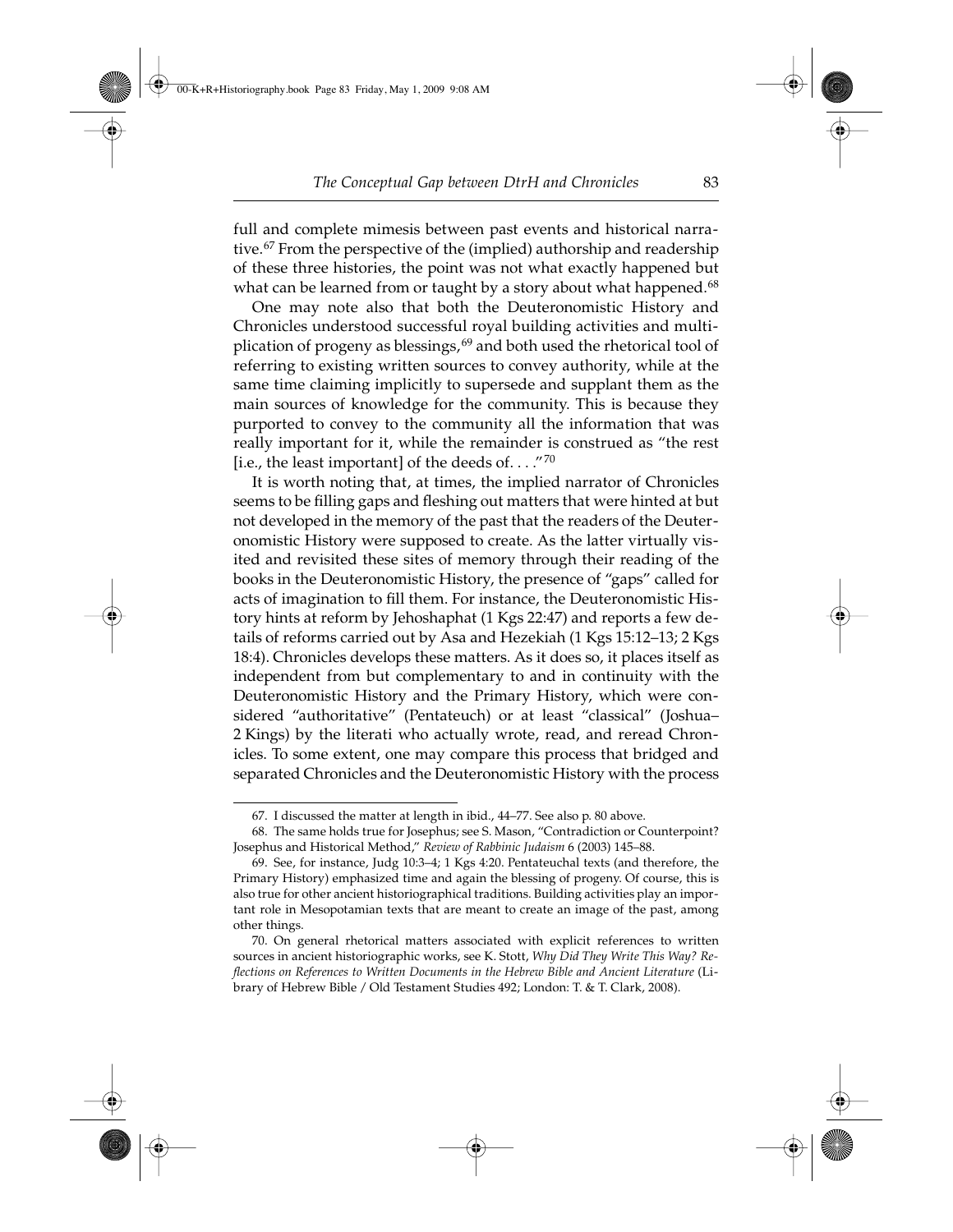that bridged biblical texts and their "retelling" in the *Antiquities* of Josephus, even though the gap between Chronicles and the Deuteronomistic History as understood by their primary readerships was certainly much narrower than the gap between the readerships of the Primary History and Josephus's *Antiquities*.

### *Some Conclusions*

The point of this study is certainly not to "harmonize" the Deuteronomistic History and Chronicles. Harmonization only blunts their messages and is detrimental to the study of the ideological world of the literati who produced and first read these histories, as well as detrimental to any understanding of these works in their primary, historical setting. Similarly, any attempt to gloss over the differences between Chronicles and the Deuteronomistic History would be, at best, counterproductive. There are clear differences in style and structure between the two, which, of course, reflect and communicate a substantive divergence with regard to meaning. Above all, each work creates its own story of the past, presents its own characterization of the main figures of the past, and shapes its sites of memory to be imagined, visited, and revisited by its ancient readers.

This said, intellectual historians of ancient Israel and particularly of the Jerusalem-centered Yehud in which I locate the production of the Deuteronomistic History and Chronicles in their present forms (the former in the earlier Persian period; the latter in the late Persian period) cannot but notice that neither work is univocal. Multiple voices appear in both of them. This is, by itself, an important point of similarity. Moreover, some of the voices heard in one overlap, to some extent, with the voices heard in the other. From the perspective of the study of the social setting of the creation of knowledge (and literature) in Jerusalem-centered Yehud, there is nothing "strange" about these observations. In fact, they should have been anticipated, given that there was a substantial level of continuity between the literati of the early and the late Persian period and their worlds of images, ideas, and memories.<sup>71</sup>

<sup>71.</sup> Scholars who work with diachronic approaches to the Deuteronomistic History are likely to conclude that the postmonarchic literati responsible for Dtr-N or Dtr-2 or the Persian-period edition of DtrH or a post-Deuteronomistic redaction of the books of Joshua–2 Kings or any combination of the above shared some central ideological motifs with the individuals responsible for Chronicles. The bibliography on proposals for the redaction history of the DtrH is immense. For a recent diachronic study of the DtrH and its different (and hypothetical) redactional layers, see T. Römer, *The So-Called Deuteronomistic History: A Sociological, Historical and Literary Introduction* (London: T. & T. Clark, 2005).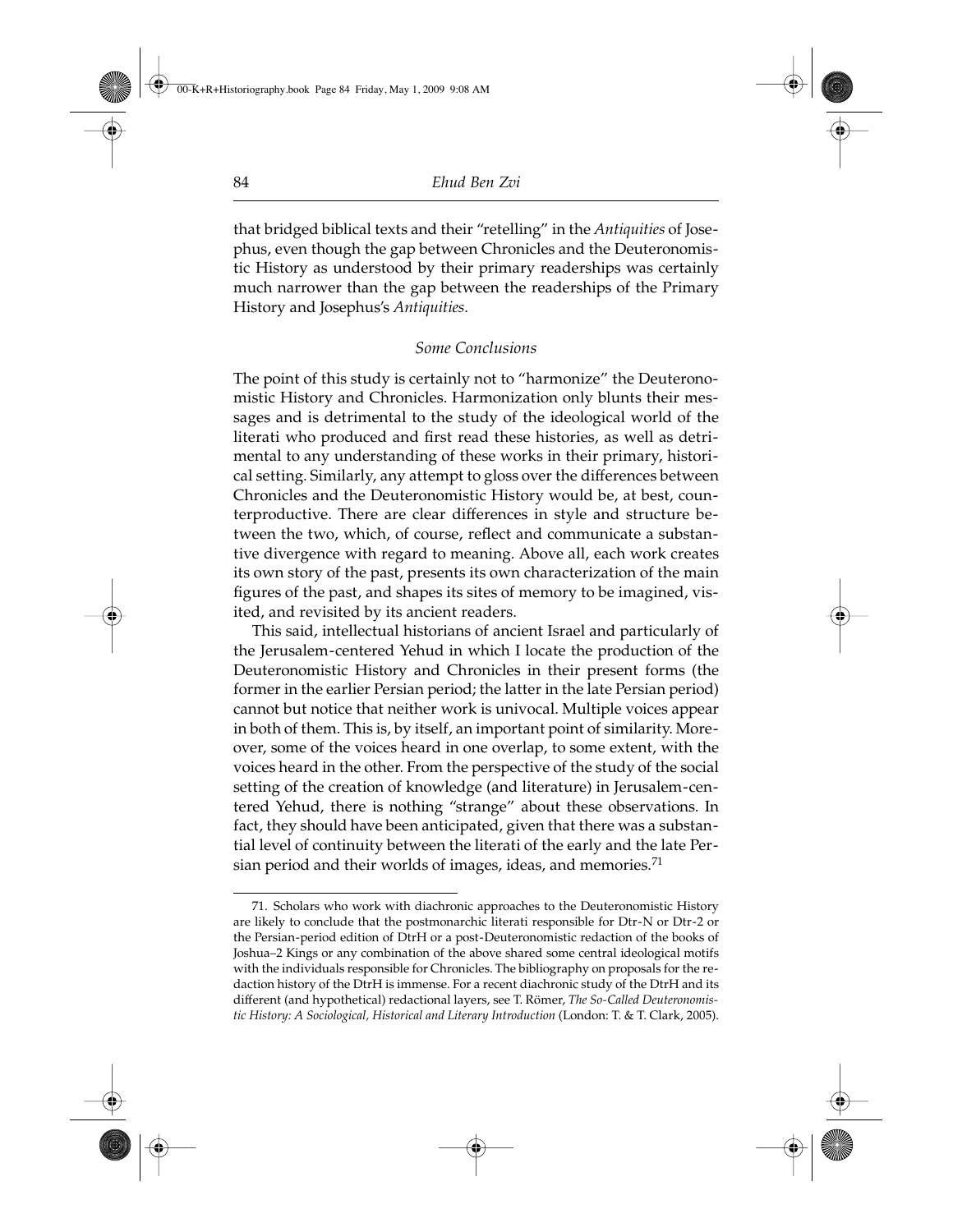The converging lines mentioned here draw attention to the fact that, particularly at the level of ground ideas, core ideological concepts, and basic communicative (rhetorical) grammar as well as general historiographical tendencies, the gap between Chronicles and the Deuteronomistic History (in its present form) was not as large as often claimed. The works' underlying ideological systems shared much more and at a much deeper level than usually assumed, and so did the Persianperiod literati responsible for each of them, even if they lived in different sub-periods and even if, consequently, their "world of knowledge" was far from identical (that is, the individuals who were responsible for Chronicles knew the Deuteronomistic History [and the Primary History], but the reverse is not true; those responsible for Chronicles knew of integrative, authoritative Scripture, but this was probably not the case for the individuals responsible for the Deuteronomistic History). Moreover, it is not by chance that Chronicles often shares these converging lines not only with the Deuteronomistic History but also with pentateuchal and even prophetic books, because the triad of pentateuchal, prophetic, and historical books evolved together, and together reflected the authoritative repertoire and shaped the general intellectual (and ideological) horizon of the few literati of Jerusalemcentered (early) Yehud who produced, read, and reread these books.72

The preceding discussion leads to a clear affirmative response to the question in the title of this paper: there were bridges. Of course, even the best bridges and, particularly, the best among them cannot but draw attention to the existence of a gap that needs bridging. In this case, even the most converging lines mentioned here point at differences on the surface of the Deuteronomistic and Chronistic narratives and even more importantly to differences at the level of the multiple didactic meanings created through the literati's continuous rereading of these narratives (both the Deuteronomistic History and Chronicles) in a way informed by their different sets of co-texts, each of which led to complementary sets of meaning that are, by necessity, different.<sup>73</sup>

All in all, this study demonstrates that the analysis of continuity and discontinuity between the Deuteronomistic History and Chronicles can profit much from taking into account that which goes beyond

<sup>72.</sup> On these matters, see also my "Reconstructing the Intellectual Discourse of Ancient Yehud," forthcoming in *Studies in Religion.*

<sup>73.</sup> These sets of co-texts included passages in literary proximity to the relevant pericopes within a particular book, the particular book as a whole, the entire literary collection with which the book was associated in its primary setting, the whole repertoire of authoritative texts available to the literati, and the like.